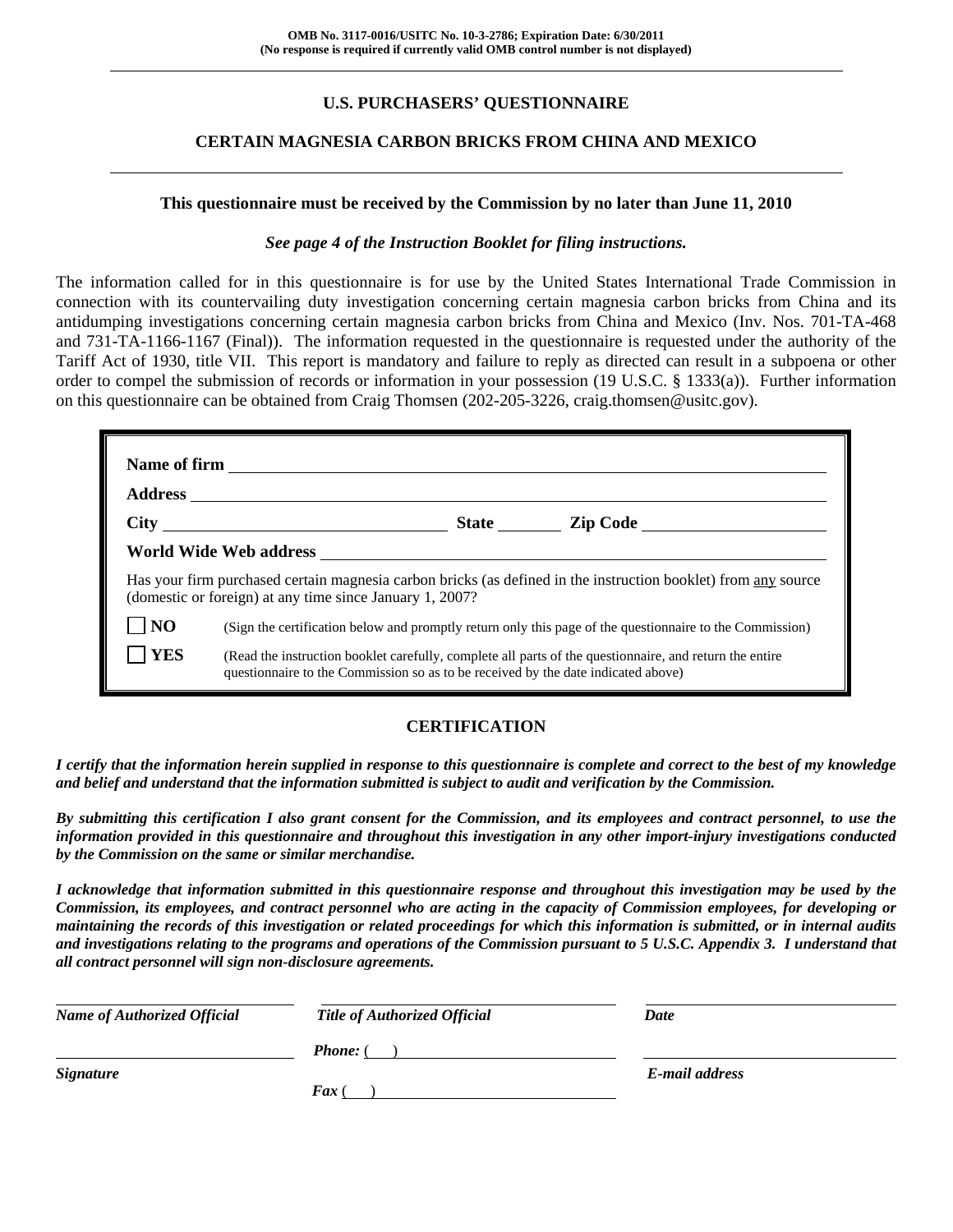U.S. Purchasers' Questionnaire – Certain Magnesia Carbon Bricks Page 2

### **PART I.—GENERAL INFORMATION**

The questions in this questionnaire have been reviewed with market participants to ensure that issues of concern are adequately addressed and that data requests are sufficient, meaningful, and as limited as possible. Public reporting burden for this questionnaire is estimated to average 25 hours per response, including the time for reviewing instructions, searching existing data sources, gathering the data needed, and completing and reviewing the questionnaire. Send comments regarding the accuracy of this burden estimate or any other aspect of this collection of information, including suggestions for reducing the burden, to the Office of Investigations, U.S. International Trade Commission, 500 E Street, SW, Washington, DC 20436.

### **If your firm has multiple plants, please combine responses for all plants into one questionnaire response. If your answers vary by plant for any questions, please indicate this whenever appropriate and report how each plant would answer that question.**

I-1a. **OMB statistics.--**Please report the actual number of hours required and the cost to your firm of preparing the reply to this questionnaire and completing the form.

hours dollars

- I-1b. **OMB feedback.--**We are interested in any comments you may have for improving this questionnaire in general or the clarity of specific questions. Please attach such comments to your response or send them to the above address.
- I-2. **Establishments covered.--**Provide the name and address of establishment(s) covered by this questionnaire (see page 3 of the instruction booklet for reporting guidelines). If your firm is publicly traded, please specify the stock exchange and trading symbol.
- I-3. **Ownership.--**Is your firm owned, in whole or in part, by any other firm?

 $\Box$  No  $\Box$  Yes--List the following information.

Firm name Address

 $\overline{a}$ 

l

l

Extent of ownership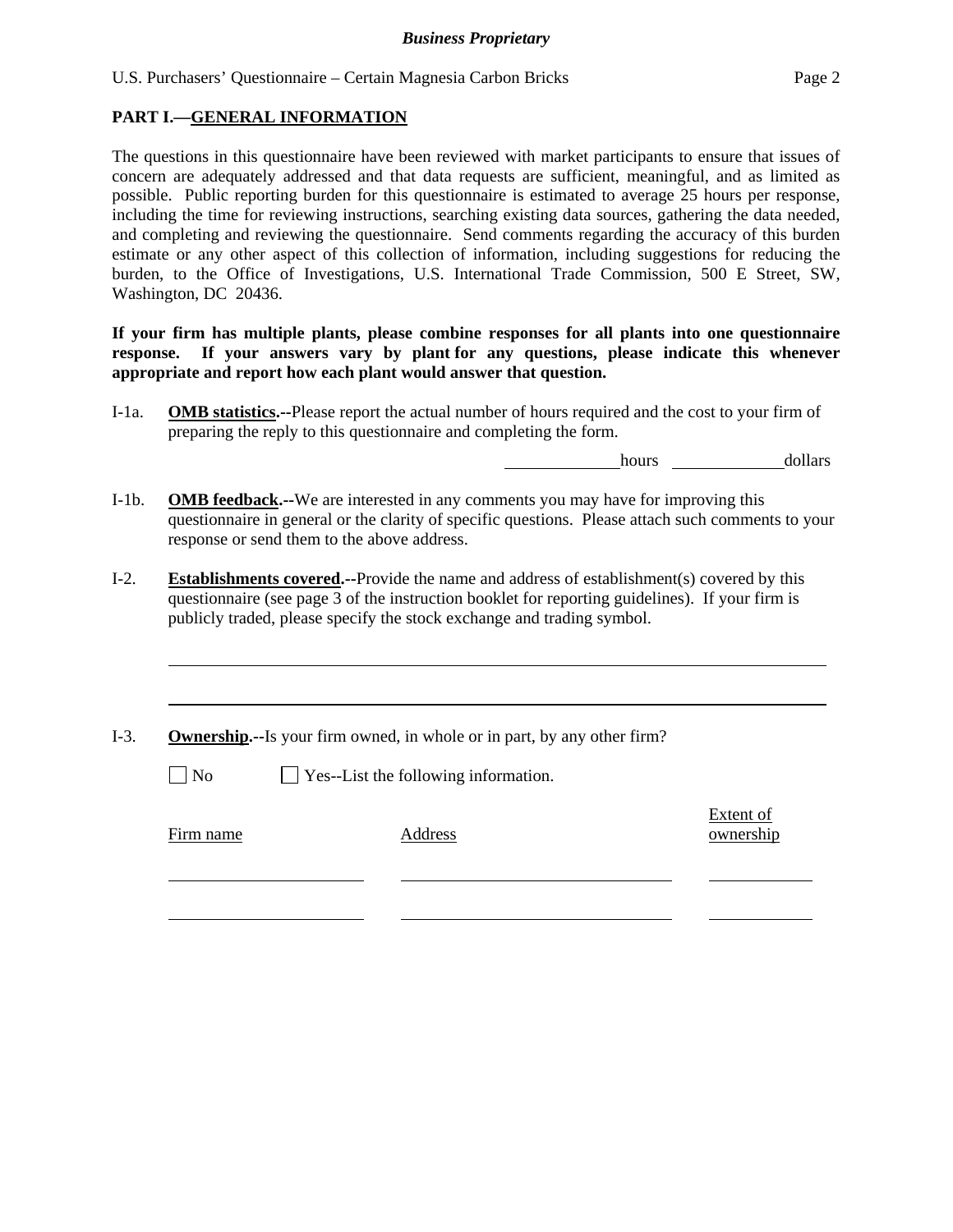# **PART I.--GENERAL INFORMATION***--Continued*

|                       | bricks from China and Mexico to the United States?               | <b>Related SUBJECT importers/exporters.--Does your firm have any related firms, either</b><br>domestic or foreign, which are engaged in importing certain magnesia carbon bricks from China<br>and Mexico into the United States or which are engaged in exporting certain magnesia carbon                                                                                             |
|-----------------------|------------------------------------------------------------------|----------------------------------------------------------------------------------------------------------------------------------------------------------------------------------------------------------------------------------------------------------------------------------------------------------------------------------------------------------------------------------------|
| $\big $ No            | Yes--List the following information.                             |                                                                                                                                                                                                                                                                                                                                                                                        |
| Firm name             | <b>Address</b>                                                   | Affiliation                                                                                                                                                                                                                                                                                                                                                                            |
|                       |                                                                  |                                                                                                                                                                                                                                                                                                                                                                                        |
|                       |                                                                  | Related NONSUBJECT importers/exporters.--Does your firm have any related firms, either<br>domestic or foreign, which are engaged in importing certain magnesia carbon bricks from<br>countries other than China and Mexico into the United States or which are engaged in exporting<br>certain magnesia carbon bricks from countries other than China and Mexico to the United States? |
| $ $ No                | Yes--List the following information.                             |                                                                                                                                                                                                                                                                                                                                                                                        |
|                       |                                                                  |                                                                                                                                                                                                                                                                                                                                                                                        |
| Firm name and country | <b>Address</b>                                                   | Affiliation                                                                                                                                                                                                                                                                                                                                                                            |
|                       |                                                                  |                                                                                                                                                                                                                                                                                                                                                                                        |
|                       |                                                                  |                                                                                                                                                                                                                                                                                                                                                                                        |
|                       | are engaged in the production of certain magnesia carbon bricks? | Related producers.--Does your firm have any related firms, either domestic or foreign, which                                                                                                                                                                                                                                                                                           |
| N <sub>o</sub>        | Yes--List the following information.                             |                                                                                                                                                                                                                                                                                                                                                                                        |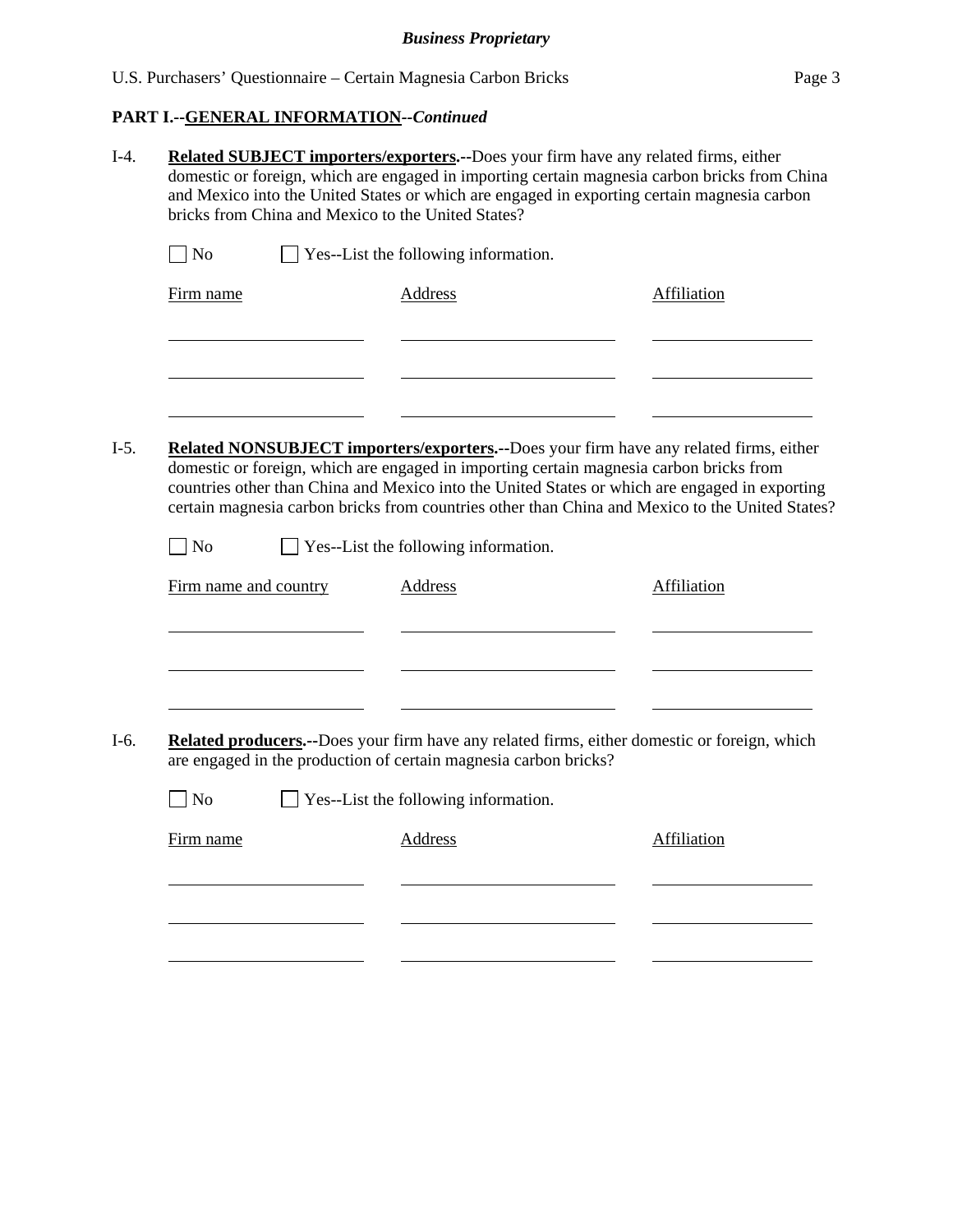### *Business Proprietary*

#### U.S. Purchasers' Questionnaire – Certain Magnesia Carbon Bricks Page 4

### **PART II.--PURCHASES**

**Contact information (Purchases).--**Who should be contacted regarding the information requested in parts II to IV?

Company contact:

Name and title

 $($ 

Phone number E-mail address

### II-1. **Purchases.**

(a) Report, as indicated below, your firm or plant's purchases (either directly or through a sales agent or broker) of certain magnesia carbon bricks. Report based on delivery date, not order date.

| Quantity (in tons) and value (in \$1,000)                                                             |      |      |      |                   |
|-------------------------------------------------------------------------------------------------------|------|------|------|-------------------|
| <b>Item</b>                                                                                           | 2007 | 2008 | 2009 | Jan.-Mar.<br>2010 |
| Purchases of certain magnesia carbon<br>bricks produced in--<br><b>The United States:</b><br>Quantity |      |      |      |                   |
| Value                                                                                                 |      |      |      |                   |
| China:<br>Quantity                                                                                    |      |      |      |                   |
| Value                                                                                                 |      |      |      |                   |
| <b>Mexico:</b><br>Quantity                                                                            |      |      |      |                   |
| Value                                                                                                 |      |      |      |                   |
| All other countries: <sup>1</sup><br>Quantity                                                         |      |      |      |                   |
| Value                                                                                                 |      |      |      |                   |
| Total:<br>Quantity                                                                                    |      |      |      |                   |
| Value                                                                                                 |      |      |      |                   |
| <sup>1</sup> Please identify these countries:                                                         |      |      |      |                   |
|                                                                                                       |      |      |      |                   |

(b) Does your firm track suppliers and/or the country of origin of certain magnesia carbon bricks for liability, quality control, or any other purpose. Please note if your answer varies by plant.

 $\overline{a}$ 

No **Yes--Please describe**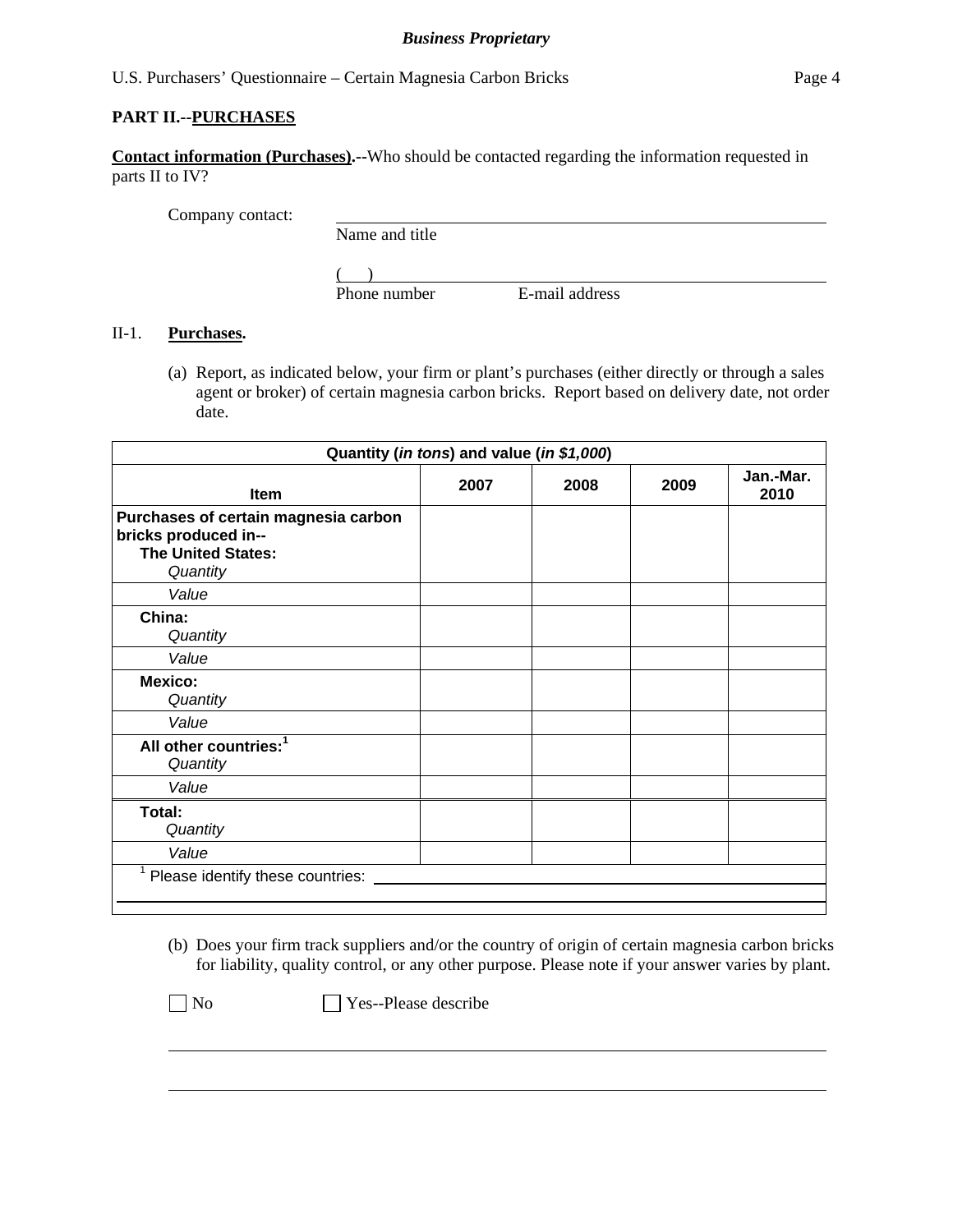### **PART II.--PURCHASES***--Continued*

l

l

 $\overline{a}$ 

 $\overline{a}$ 

II-2. **Changes in purchasing patterns.—**Please indicate how the relative levels of your firm or plant's purchases of certain magnesia carbon bricks from different sources (both domestic and foreign) have changed in the last three years.

| <b>Source of purchases</b> | <b>Trend</b> | <b>Explanation of trend</b> |
|----------------------------|--------------|-----------------------------|
| <b>The United States</b>   | Decreased    |                             |
|                            | Increased    |                             |
|                            | Constant     |                             |
|                            | Fluctuated   |                             |
| China                      | Decreased    |                             |
|                            | Increased    |                             |
|                            | Constant     |                             |
|                            | Fluctuated   |                             |
| Mexico                     | Decreased    |                             |
|                            | Increased    |                             |
|                            | Constant     |                             |
|                            | Fluctuated   |                             |
| All other countries        | Decreased    |                             |
|                            | Increased    |                             |
|                            | Constant     |                             |
|                            | Fluctuated   |                             |
|                            |              |                             |

If there have been other changes in your firm or plant's sourcing patterns since January 1, 2007, such as the use of different suppliers, please describe these changes and the reasons for the changes.

II-3. **Purchases from one country only**.--If your firm has purchased certain magnesia carbon bricks from only one country, please explain the reasons for doing so. Please note if your answer varies by plant.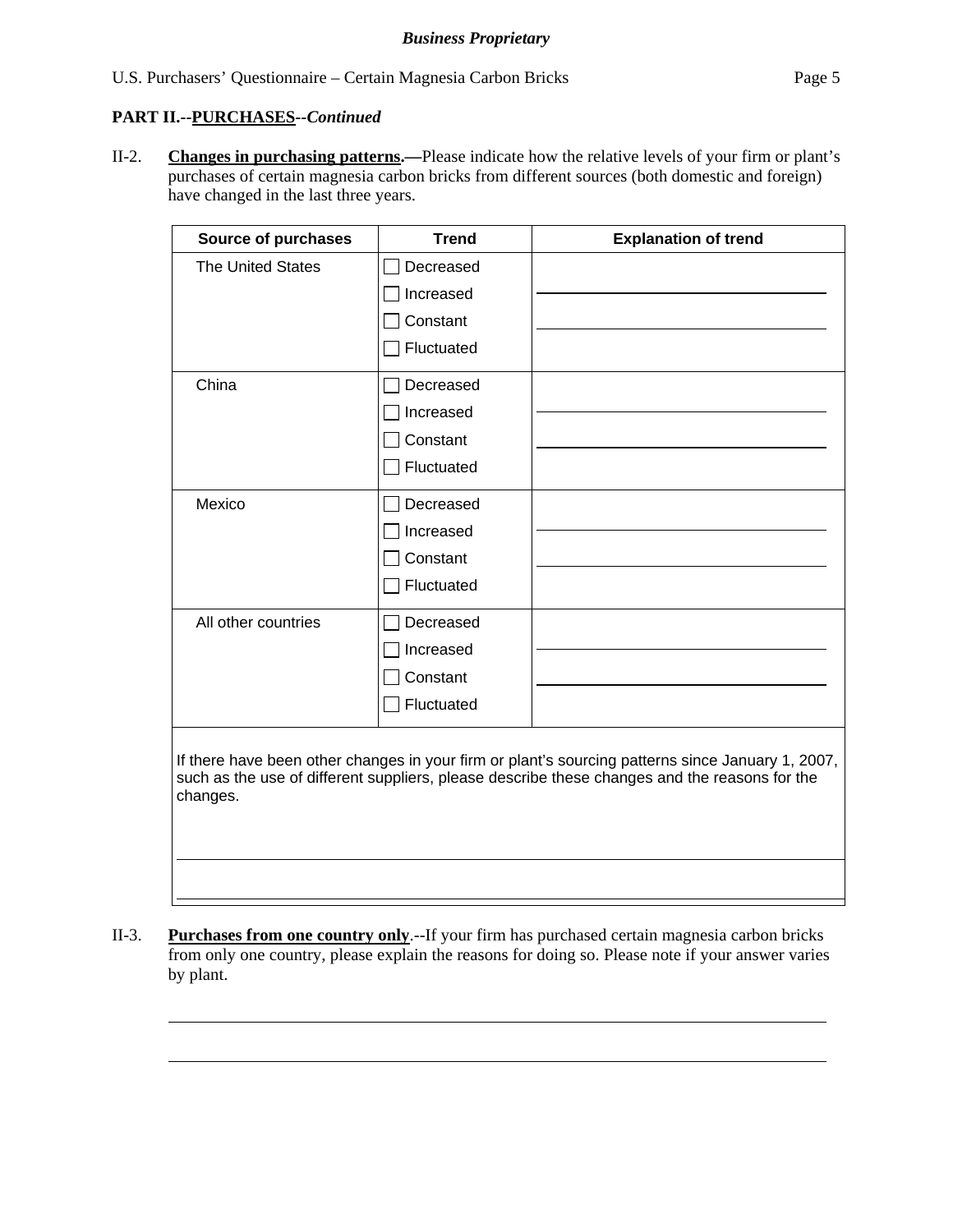# **PART II.--PURCHASES***--Continued*

II-4. **Inventories.--**Report, as indicated below, your firm or plant's purchases (either directly or through a sales agent or broker) of certain magnesia carbon bricks. Report based on delivery date, not order date.

| Quantity (in tons) and value (in \$1,000) |      |      |                   |  |
|-------------------------------------------|------|------|-------------------|--|
| 2007                                      | 2008 | 2009 | Jan.-Mar.<br>2010 |  |
|                                           |      |      |                   |  |
|                                           |      |      |                   |  |
|                                           |      |      |                   |  |
|                                           |      |      |                   |  |
|                                           |      |      |                   |  |
|                                           |      |      |                   |  |
|                                           |      |      |                   |  |
|                                           |      |      |                   |  |
|                                           |      |      |                   |  |
|                                           |      |      |                   |  |
| 1.<br>Please identify these countries:    |      |      |                   |  |
|                                           |      |      |                   |  |
|                                           |      |      |                   |  |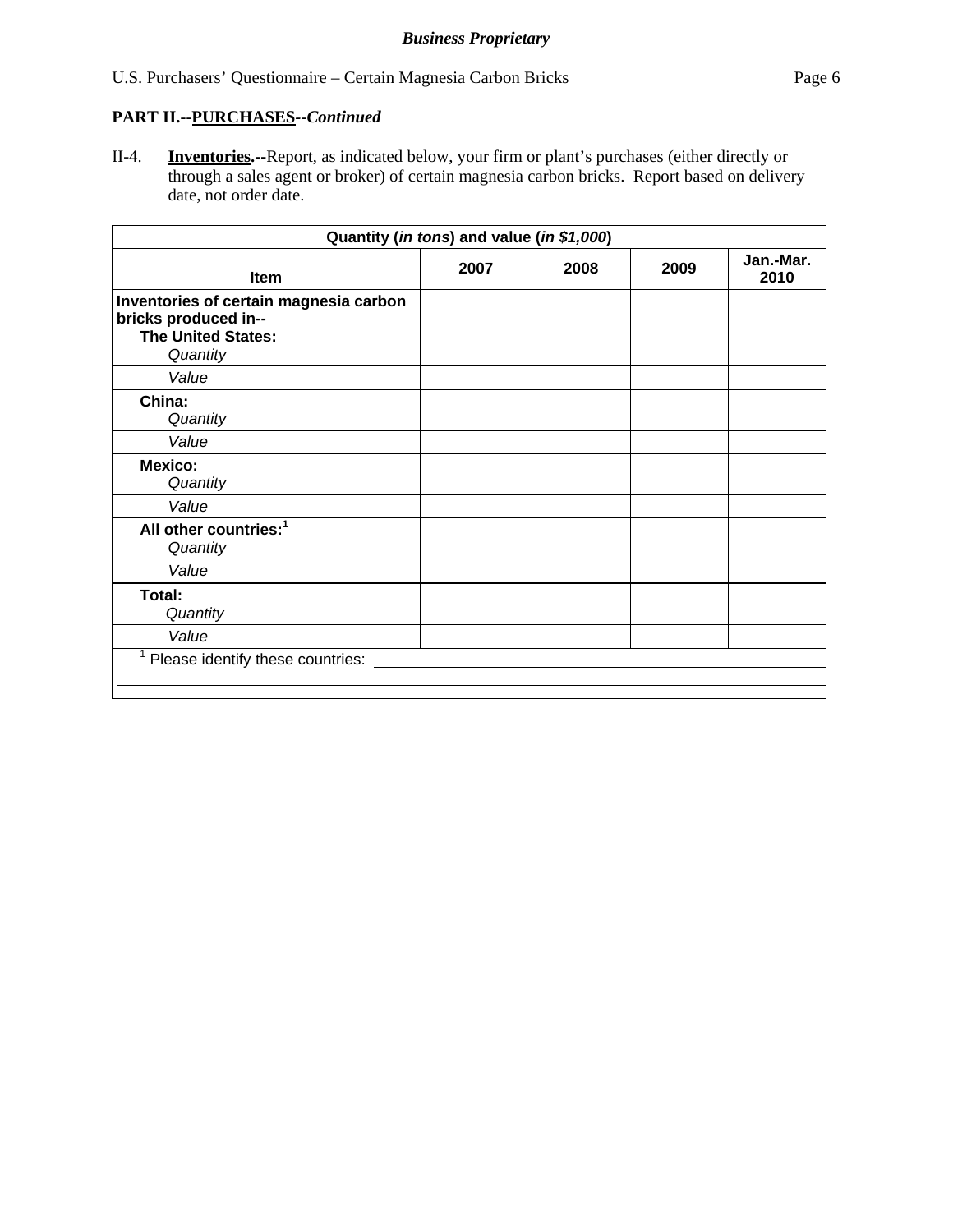## **PART II.--PURCHASES***--Continued*

II-5. **Supplier identification.--**Please identify below the names and addresses of your firm's **FIVE** largest suppliers for certain magnesia carbon bricks since January 1, 2007. Please also provide the name and telephone number of a contact person and the share of the quantity of your firm or plant's total shipments of certain magnesia carbon bricks that each of these suppliers accounted for in 2009.

| No.                     | Supplier's<br>name | Street address (not P.O.<br>box), city, state, and zip<br>code | <b>Contact person</b> | Telephone number<br>or e-mail address | Share of<br>2009<br>purchases<br>(%) |
|-------------------------|--------------------|----------------------------------------------------------------|-----------------------|---------------------------------------|--------------------------------------|
|                         |                    |                                                                |                       |                                       |                                      |
| $\mathbf{2}$            |                    |                                                                |                       |                                       |                                      |
| $\mathbf{3}$            |                    |                                                                |                       |                                       |                                      |
| $\overline{\mathbf{4}}$ |                    |                                                                |                       |                                       |                                      |
| $5\phantom{.0}$         |                    |                                                                |                       |                                       |                                      |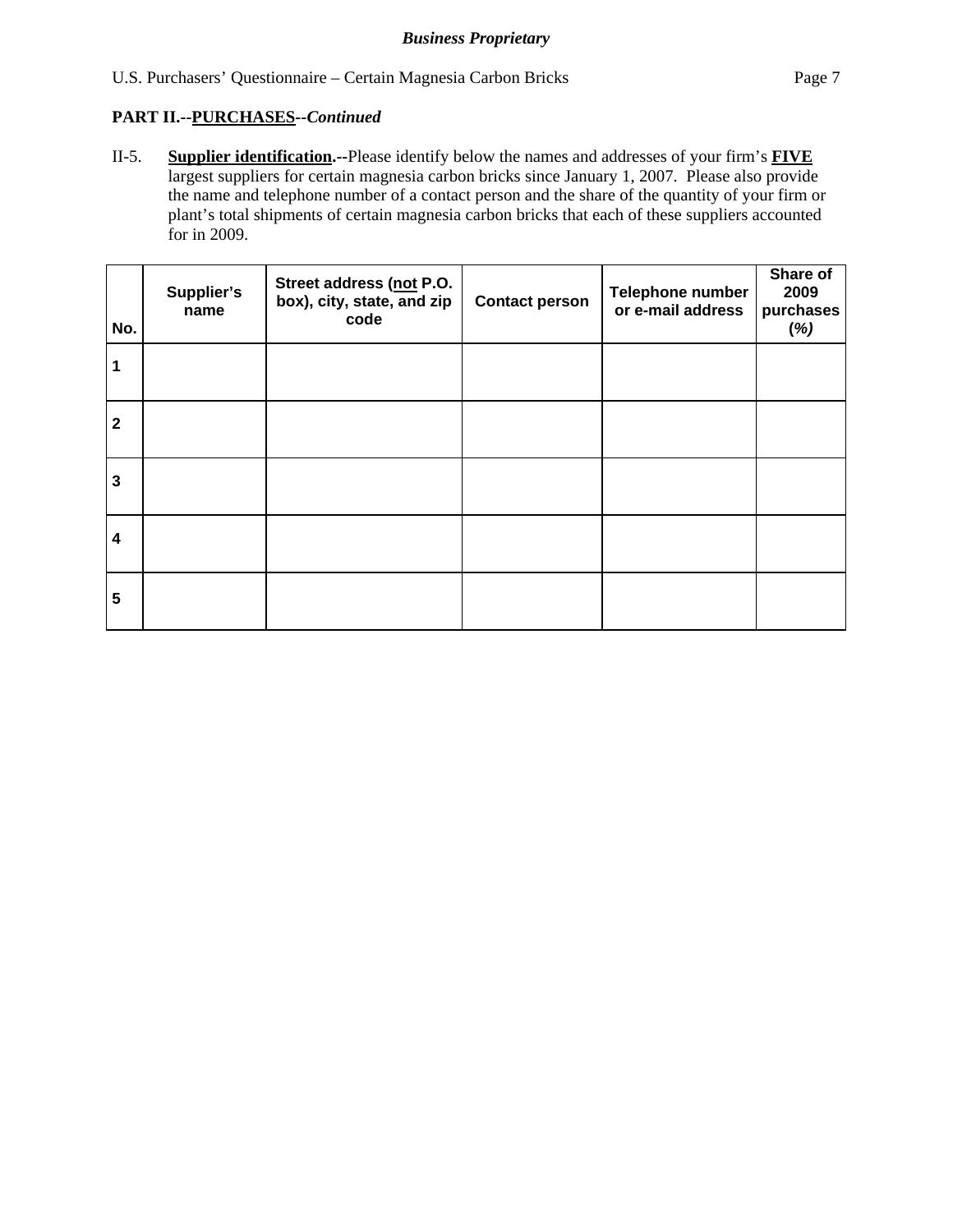U.S. Purchasers' Questionnaire – Certain Magnesia Carbon Bricks Page 8

#### **PART III.--MARKET CHARACTERISTICS AND PURCHASING PRACTICES**

**If your firm has multiple plants, please combine responses for all plants into one questionnaire response. If your answers vary by plant for any questions, please indicate this whenever appropriate and report how each plant would answer that question.** 

III-1. **Firm type.--**Which of the following best describes your firm or plant as a purchaser of certain magnesia carbon bricks (check all that apply)?

| End user or consumer     |  |  |
|--------------------------|--|--|
| $\Box$ Distributor       |  |  |
| $\vert$ Other (Describe: |  |  |

III-2. **Competition for sales.--**If you are a distributor or reseller of certain magnesia carbon bricks, do you compete for sales to your customers with the manufacturers or importers from which you purchase certain magnesia carbon bricks?

|--|--|

 $\overline{a}$ 

o **No Pres--Please describe** 

III-3. **Types of customers.--**If your firm or plant is a distributor or reseller of certain magnesia carbon bricks, what are the major types of consumers to which you sell certain magnesia carbon bricks?

#### III-4. **End uses.**

 $\overline{a}$ 

(a) If your firm or plant is an end user/consumer of certain magnesia carbon bricks, list in order of quantity of certain magnesia carbon bricks consumed, the cost accounted for in a complete reline of a steel furnace or refining vessel. Please indicate what percentage of the total cost is accounted for by certain magnesia carbon bricks (and NOTE: these percentages should not add to 100 percent).

| Type of furnace or vessel | Share of reline cost accounted for by<br>magnesia carbon bricks (percent) |
|---------------------------|---------------------------------------------------------------------------|
|                           |                                                                           |
|                           |                                                                           |
|                           |                                                                           |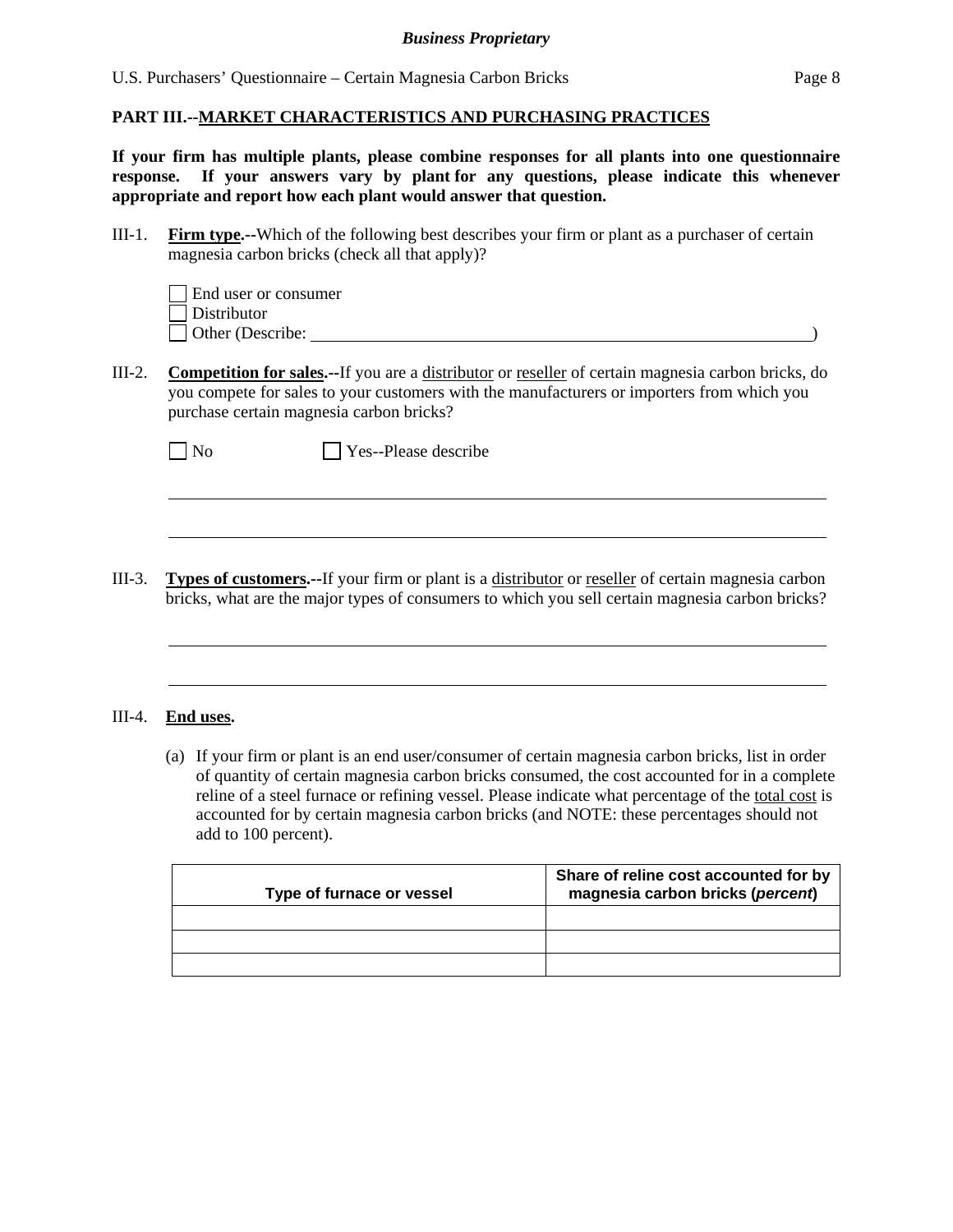#### III-4. **End uses.--***continued*

(b) For the top 3 products you produce using certain magnesia carbon bricks as an input, please indicate what percentage of the total cost is accounted for by certain magnesia carbon bricks (and NOTE: these percentages should not add to 100 percent).

| Product(s) you produce | Share of product cost accounted for<br>by magnesia carbon bricks (percent) |
|------------------------|----------------------------------------------------------------------------|
|                        |                                                                            |
|                        |                                                                            |
|                        |                                                                            |

(c) How much of your demand for certain magnesia carbon bricks is due to demand created by the following situations?

| A full reline    |      |
|------------------|------|
| A partial reline |      |
| Other:           |      |
| Total            | 100% |

#### III-5. **Demand for end use products.--**

 $\overline{a}$ 

 $\overline{a}$ 

(a) If your firm or plant is a consumer of certain magnesia carbon bricks, has the demand for your firm or plant's final products which use certain magnesia carbon bricks as an input changed since January 1, 2007?

| Increased | $\Box$ Fluctuated |
|-----------|-------------------|
| Decreased | $\Box$ No change  |

(b) Has this had any effect on your firm or plant's demand for certain magnesia carbon bricks?

| $\Box$ No | $\Box$ Yes--Please describe. |
|-----------|------------------------------|
|           |                              |

(c) If so, has the change in your firm or plant's demand resulted in any change in your willingness to accept price increases from your suppliers of certain magnesia carbon bricks or had any other effect on the prices of such bricks?

| $\Box$ No | $\Box$ Yes--Please describe. |
|-----------|------------------------------|
|           |                              |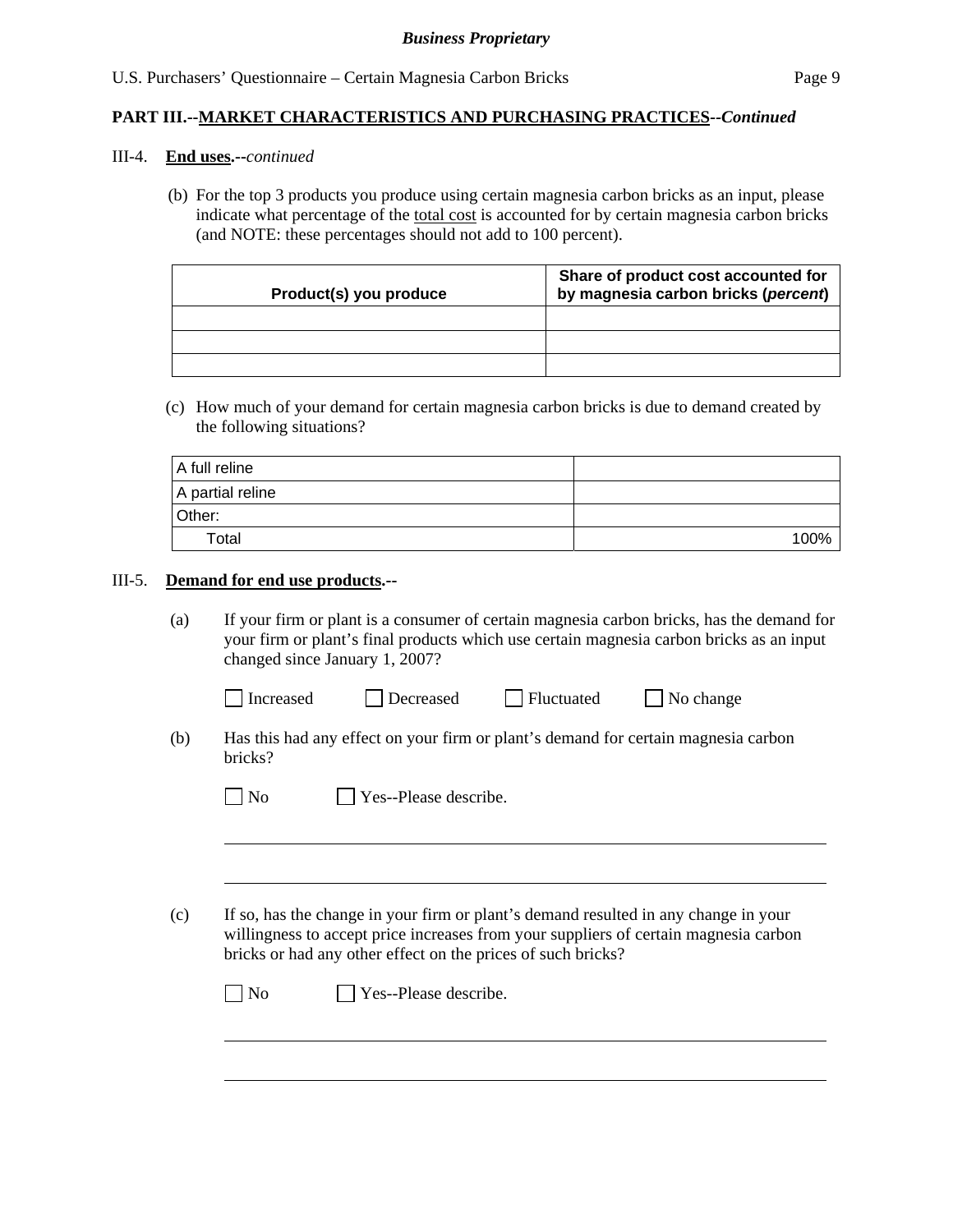#### III-5. **Demand for end use products.--***continued*

| (d) | Since January 1, 2007, has your firm experienced any routine downtimes for equipment<br>that uses certain magnesia carbon bricks? |
|-----|-----------------------------------------------------------------------------------------------------------------------------------|
|     | Yes--Please describe the effect this had on your demand for certain<br>N <sub>0</sub><br>magnesia carbon bricks.                  |
|     |                                                                                                                                   |
| (e) | Since January 1, 2007, has your firm experienced any routine downtimes for equipment<br>that uses certain magnesia carbon bricks? |
|     | Yes--Please describe the effect this had on your demand for certain<br>N <sub>o</sub><br>magnesia carbon bricks.                  |
|     |                                                                                                                                   |
|     |                                                                                                                                   |

## III-6. **Substitutes.--**

(a) Can other products be substituted for certain magnesia carbon bricks?

No **No** Yes--Please complete (b).

 (b) Please list in order of importance any products that may be substituted for certain magnesia carbon bricks. For each possible substitute, please give examples of applications and end uses for which they are substitutes and indicate whether changes in the price of the substitute affect the price for certain magnesia carbon bricks, to what degree, and the time lag for any such effect.

| <b>Substitute</b> | <b>Description</b> | Have changes in the prices of this<br>substitute affected the price for certain<br>magnesia carbon bricks? |  |  |
|-------------------|--------------------|------------------------------------------------------------------------------------------------------------|--|--|
| 1.                |                    | $\Box$ Yes--Please explain.<br>N <sub>o</sub>                                                              |  |  |
|                   |                    |                                                                                                            |  |  |
| 2.                |                    | $\Box$ Yes--Please explain.<br>N <sub>o</sub>                                                              |  |  |
|                   |                    |                                                                                                            |  |  |
| 3.                |                    | $\Box$ Yes--Please explain.<br>N <sub>o</sub>                                                              |  |  |
|                   |                    |                                                                                                            |  |  |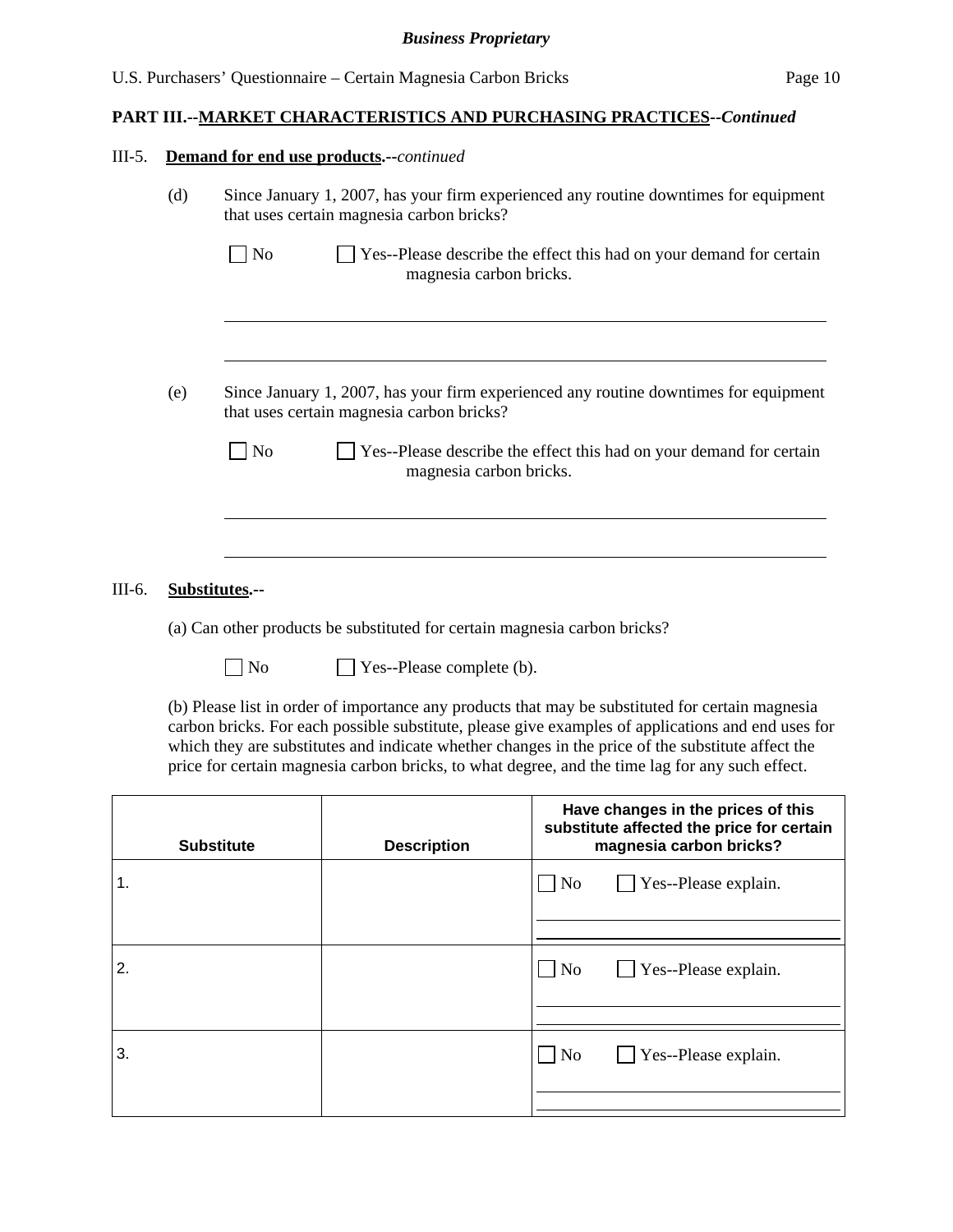# III-7. **Demand trends.--**

l

|     |                                | since January 1, 2007? What principal factors affect changes in demand? |            | How has the demand within the United States for certain magnesia carbon bricks changed                                                                                                            |
|-----|--------------------------------|-------------------------------------------------------------------------|------------|---------------------------------------------------------------------------------------------------------------------------------------------------------------------------------------------------|
|     | Increased                      | Decreased                                                               | Fluctuated | No change                                                                                                                                                                                         |
|     |                                |                                                                         |            |                                                                                                                                                                                                   |
| (b) |                                |                                                                         |            | How has the demand outside the United States (if known) for certain magnesia carbon<br>bricks changed since January 1, 2007? What principal factors affect changes in demand?                     |
|     | Increased                      | Decreased                                                               | Fluctuated | No change                                                                                                                                                                                         |
|     |                                |                                                                         |            |                                                                                                                                                                                                   |
|     |                                |                                                                         |            | <b>Importance of purchasing domestic product.</b> --Is buying a product that is produced in the<br>United States an important factor in your firm or plant's purchases of certain magnesia carbon |
|     | bricks (check ALL that apply)? |                                                                         |            |                                                                                                                                                                                                   |
|     |                                |                                                                         |            | Yes--Purchases of domestic product are required by law or regulation (for example,<br>government purchases under "Buy American" provisions). This involves____ percent of                         |
|     |                                | all purchases of certain magnesia carbon bricks.                        |            | Yes--Purchases of domestic product are not required by law or regulation, but are by your<br>customers. This involves _____ percent of all purchases of certain magnesia carbon                   |
|     | bricks.                        |                                                                         |            | Yes--Purchases of domestic product are required for other reasons (please specify these<br>reasons below). This involves _____ percent of all purchases of certain magnesia carbon                |
|     | bricks.<br>bricks.             |                                                                         |            | Yes--Purchases of domestic product are not required by law or regulation, but are preferred by<br>our firm or plant. This involves _____ percent of all purchases of certain magnesia carbon      |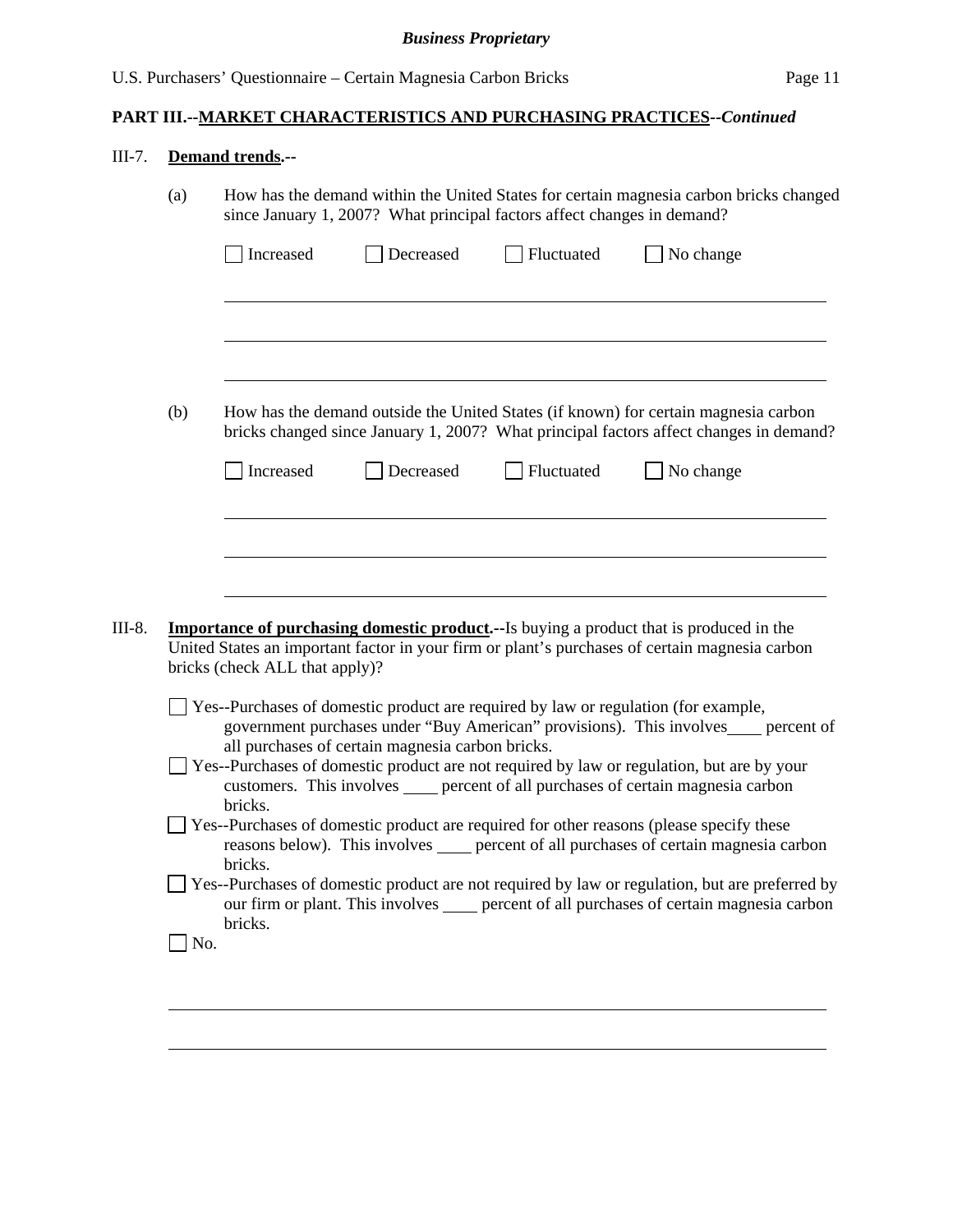# III-9 **Conditions of competition.--**

|         | Is the certain magnesia carbon bricks market subject to business cycles or conditions of<br>(a)<br>competition distinctive to certain magnesia carbon bricks? |                                                 |                |                |                                                                                                                                                                                              |        |       |
|---------|---------------------------------------------------------------------------------------------------------------------------------------------------------------|-------------------------------------------------|----------------|----------------|----------------------------------------------------------------------------------------------------------------------------------------------------------------------------------------------|--------|-------|
|         |                                                                                                                                                               | $\log$                                          |                |                | Yes--Please explain and estimate the duration of any such cycle.                                                                                                                             |        |       |
|         |                                                                                                                                                               |                                                 |                |                |                                                                                                                                                                                              |        |       |
|         | (b)                                                                                                                                                           | magnesia carbon bricks?                         |                |                | Has the emergence of new markets for certain magnesia carbon bricks since January 1,<br>2007 affected the business cycles or conditions of competition distinctive to certain                |        |       |
|         |                                                                                                                                                               | N <sub>o</sub>                                  |                |                | Yes--Please explain any such changes.                                                                                                                                                        |        |       |
| III-10. |                                                                                                                                                               |                                                 |                |                | Decisions based on producer.--Does your firm or plant, and to the extent that you know, do your<br>customers make purchasing decisions involving certain magnesia carbon bricks based on the |        |       |
|         | producer of the certain magnesia carbon bricks you purchase?                                                                                                  |                                                 |                |                |                                                                                                                                                                                              |        |       |
|         |                                                                                                                                                               | Your firm or plant:                             | $\vert$ Always | $\Box$ Usually | Sometimes                                                                                                                                                                                    | Rarely | Never |
|         |                                                                                                                                                               | Your customers:                                 | $\Box$ Always  | $\Box$ Usually | Sometimes                                                                                                                                                                                    | Rarely | Never |
|         |                                                                                                                                                               | producer and why this information is important. |                |                | If at least sometimes, please discuss how your firm or plant or your customers determine the                                                                                                 |        |       |
|         |                                                                                                                                                               |                                                 |                |                | Your firm or plant:                                                                                                                                                                          |        |       |
|         |                                                                                                                                                               | Your customers:                                 |                |                |                                                                                                                                                                                              |        |       |
|         |                                                                                                                                                               |                                                 |                |                |                                                                                                                                                                                              |        |       |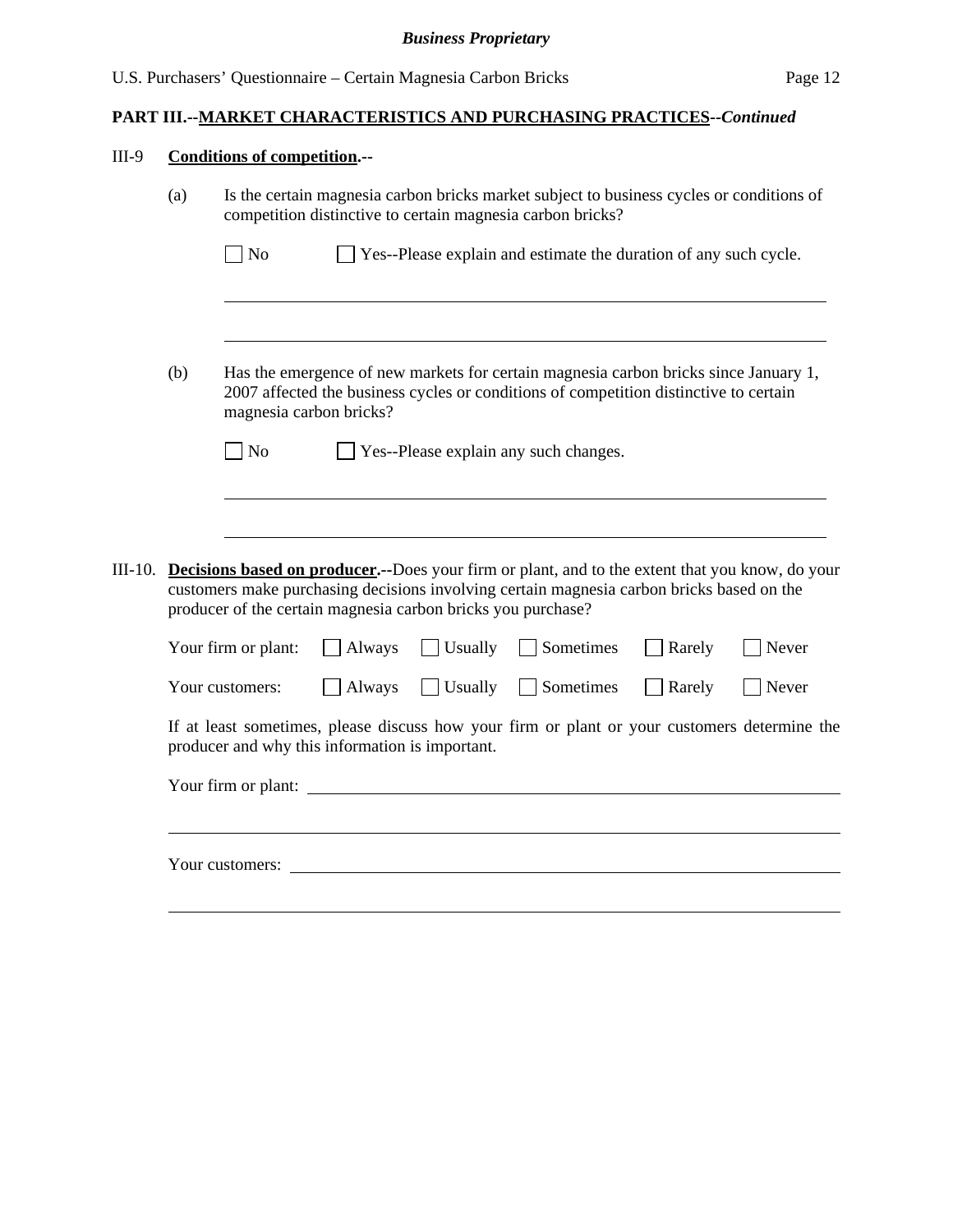| III-11. |     |                                       |                                               |                              | <b>Decisions based on country-of-origin.</b> --Does your firm or plant, and to the extent that you<br>know, do your customers make purchasing decisions involving certain magnesia carbon bricks<br>based on the country of origin of the certain magnesia carbon bricks you purchase? |                           |       |
|---------|-----|---------------------------------------|-----------------------------------------------|------------------------------|----------------------------------------------------------------------------------------------------------------------------------------------------------------------------------------------------------------------------------------------------------------------------------------|---------------------------|-------|
|         |     | Your firm or plant:                   | <b>Always</b>                                 |                              | Usually Sometimes                                                                                                                                                                                                                                                                      | Rarely                    | Never |
|         |     | Your customers:                       | Always                                        |                              | $\Box$ Usually $\Box$ Sometimes                                                                                                                                                                                                                                                        | Rarely                    | Never |
|         |     |                                       | source and why this information is important. |                              | If at least sometimes, please discuss how your firm or plant or your customers determine the                                                                                                                                                                                           |                           |       |
|         |     | Your firm or plant:                   |                                               |                              | <u> 1989 - Johann John Stein, mars an deus Amerikaansk kommunister (</u>                                                                                                                                                                                                               |                           |       |
|         |     |                                       |                                               |                              | Your customers: <u>containing</u>                                                                                                                                                                                                                                                      |                           |       |
|         |     | III-12. Purchasing frequency.--       |                                               |                              |                                                                                                                                                                                                                                                                                        |                           |       |
|         | (a) |                                       | How frequently do you make purchases?         |                              |                                                                                                                                                                                                                                                                                        |                           |       |
|         |     | Daily                                 |                                               | $\Box$ Weekly $\Box$ Monthly |                                                                                                                                                                                                                                                                                        | Quarterly $\Box$ Annually |       |
|         |     |                                       | Other (specify) $\qquad \qquad$               |                              |                                                                                                                                                                                                                                                                                        |                           |       |
|         | (b) | January 1, 2007?<br>$\blacksquare$ No |                                               | Yes-Please describe.         | Have you made significant changes in your purchasing patterns (e.g., frequency) since                                                                                                                                                                                                  |                           |       |
|         |     |                                       |                                               |                              |                                                                                                                                                                                                                                                                                        |                           |       |
|         | (c) | 2007?<br>$\Box$ No                    |                                               | Yes-Please describe.         | Have you made significant changes in the frequency with which you negotiate prices for<br>certain magnesia carbon bricks and other refractories with your suppliers since January 1,                                                                                                   |                           |       |
|         |     |                                       |                                               |                              |                                                                                                                                                                                                                                                                                        |                           |       |
|         |     |                                       |                                               |                              | III-13. Number of suppliers contacted.--How many suppliers do you generally contact before making a                                                                                                                                                                                    |                           |       |

purchase? \_\_\_\_\_\_ firms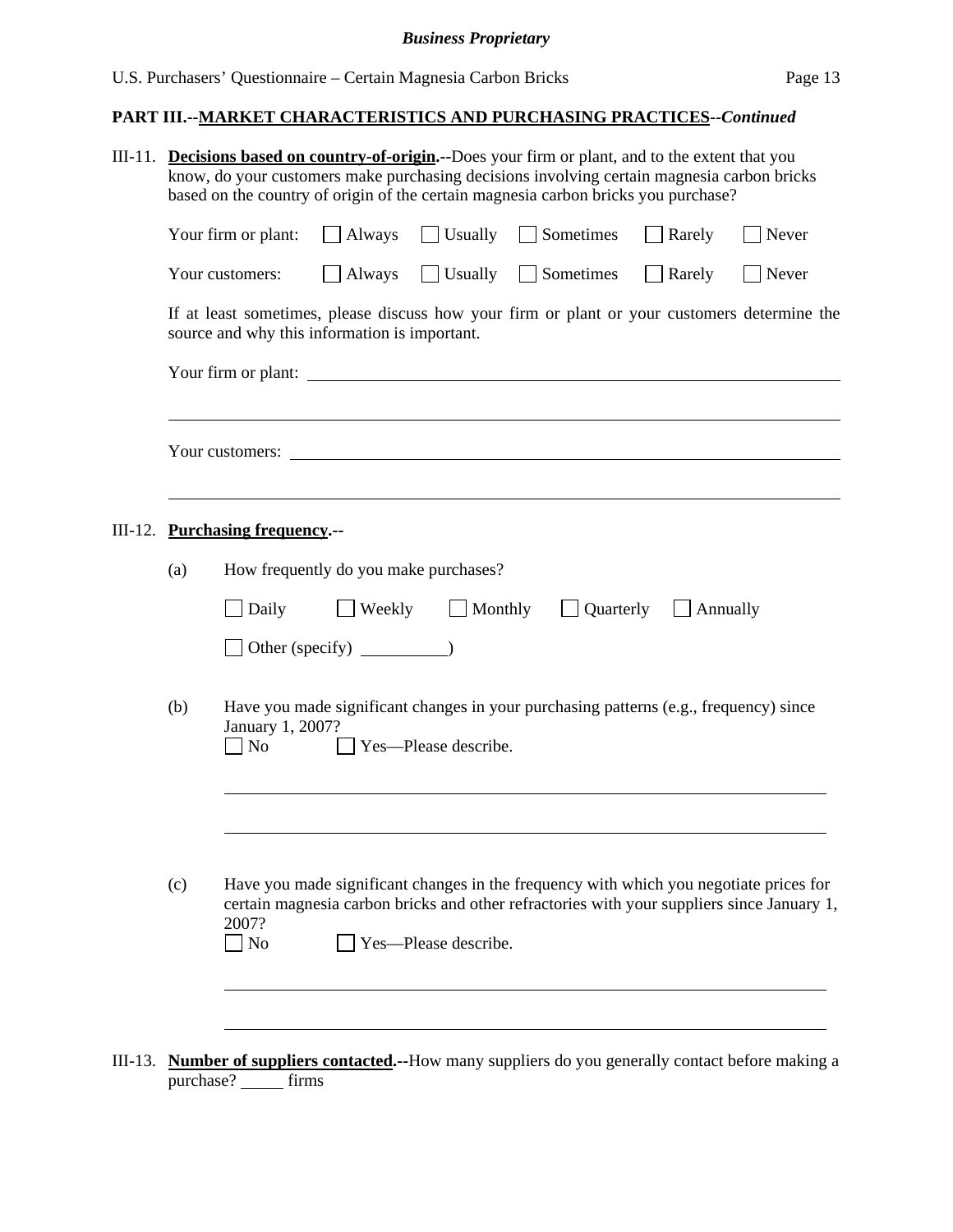# III-14. **Supplier negotiations.--**

| supplier and purchaser? | Do purchases of certain magnesia carbon bricks usually involve negotiations between                                                                                                                                                                                                                                 |
|-------------------------|---------------------------------------------------------------------------------------------------------------------------------------------------------------------------------------------------------------------------------------------------------------------------------------------------------------------|
| N <sub>o</sub>          | Yes--Please describe these negotiations. In your response, please<br>comment on whether purchasers generally quote competing<br>prices as part of the negotiation process.                                                                                                                                          |
|                         | Does your firm or plant tend to vary its purchases from a given supplier within a<br>specified time period based on the price offered for that period?                                                                                                                                                              |
| $\vert$ No              | Yes--Specify the time period.                                                                                                                                                                                                                                                                                       |
|                         | Does your firm or plant have a contract with one or more magnesia carbon brick<br>suppliers under which you pay a per-ton or per-heat price for the provision (and<br>installation) of complete linings for ladles or furnaces?                                                                                     |
| N <sub>o</sub>          | Yes--Please list the supplier(s) and explain how the contracts work.                                                                                                                                                                                                                                                |
| No                      | Does your firm or plant purchase certain magnesia carbon bricks from a supplier or<br>suppliers from which you also purchase other refractory products?                                                                                                                                                             |
|                         | $\Box$ Yes—Please explain what role, if any, the prices of refractories<br>products other than certain magnesia carbon bricks have in<br>your purchase decision for certain magnesia carbon bricks,<br>including the percentage of a typical total order that is<br>attributable to certain magnesia carbon bricks. |
|                         |                                                                                                                                                                                                                                                                                                                     |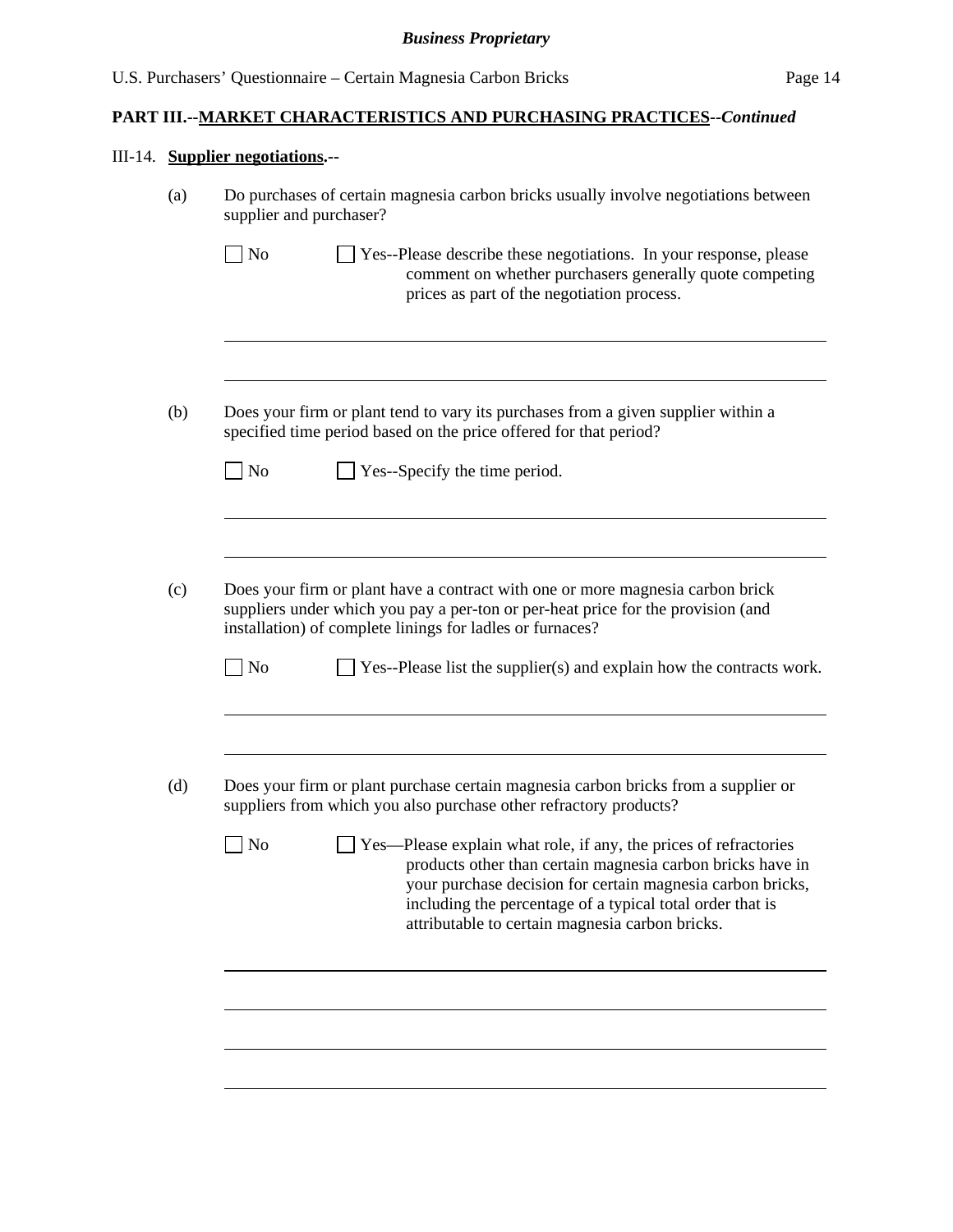|         | III-15. Change in suppliers.--Have you changed suppliers since January 1, 2007?                                                                                                                                                                        |
|---------|--------------------------------------------------------------------------------------------------------------------------------------------------------------------------------------------------------------------------------------------------------|
|         | N <sub>o</sub><br>Yes--Please list the supplier or suppliers and indicate whether the firm was<br>added or dropped as a supplier. Also give the reasons for the change<br>and how frequently you change suppliers.                                     |
| III-16. | <b>New suppliers.</b> --Are you aware of any new suppliers, either foreign or domestic, that have                                                                                                                                                      |
|         | entered the market since January 1, 2007?                                                                                                                                                                                                              |
|         | $\Box$ No<br>Yes --Please identify the firms and indicate how you became aware of them.                                                                                                                                                                |
|         |                                                                                                                                                                                                                                                        |
| III-17. | <b>Supplier qualification</b>                                                                                                                                                                                                                          |
|         | (a) Do you require your suppliers to be or to become certified or qualified to sell certain magnesia<br>carbon bricks to your firm or plant?                                                                                                           |
|         | Yes-- _____ percent of purchases in 2009<br>Yes--all purchases<br>$\overline{\phantom{a}}$ No                                                                                                                                                          |
|         | (b) Please provide a general description of the certification or qualification process. Briefly<br>describe the factors that you consider when qualifying a new supplier (e.g., quality of product,<br>reliability of supplier, etc.)                  |
|         |                                                                                                                                                                                                                                                        |
|         | (c) How long does it take to qualify a new supplier?<br><u>days.</u>                                                                                                                                                                                   |
| III-18. | Failure to certify.--Since January 1, 2007, have any domestic or foreign producers failed in their<br>attempts to certify or qualify their certain magnesia carbon bricks with your firm or plant or have<br>any producers lost their approved status? |
|         | $\log$<br>Yes--Please identify these firms, the countries where they are located, and the<br>reasons why they failed the certification/qualification process.                                                                                          |
|         |                                                                                                                                                                                                                                                        |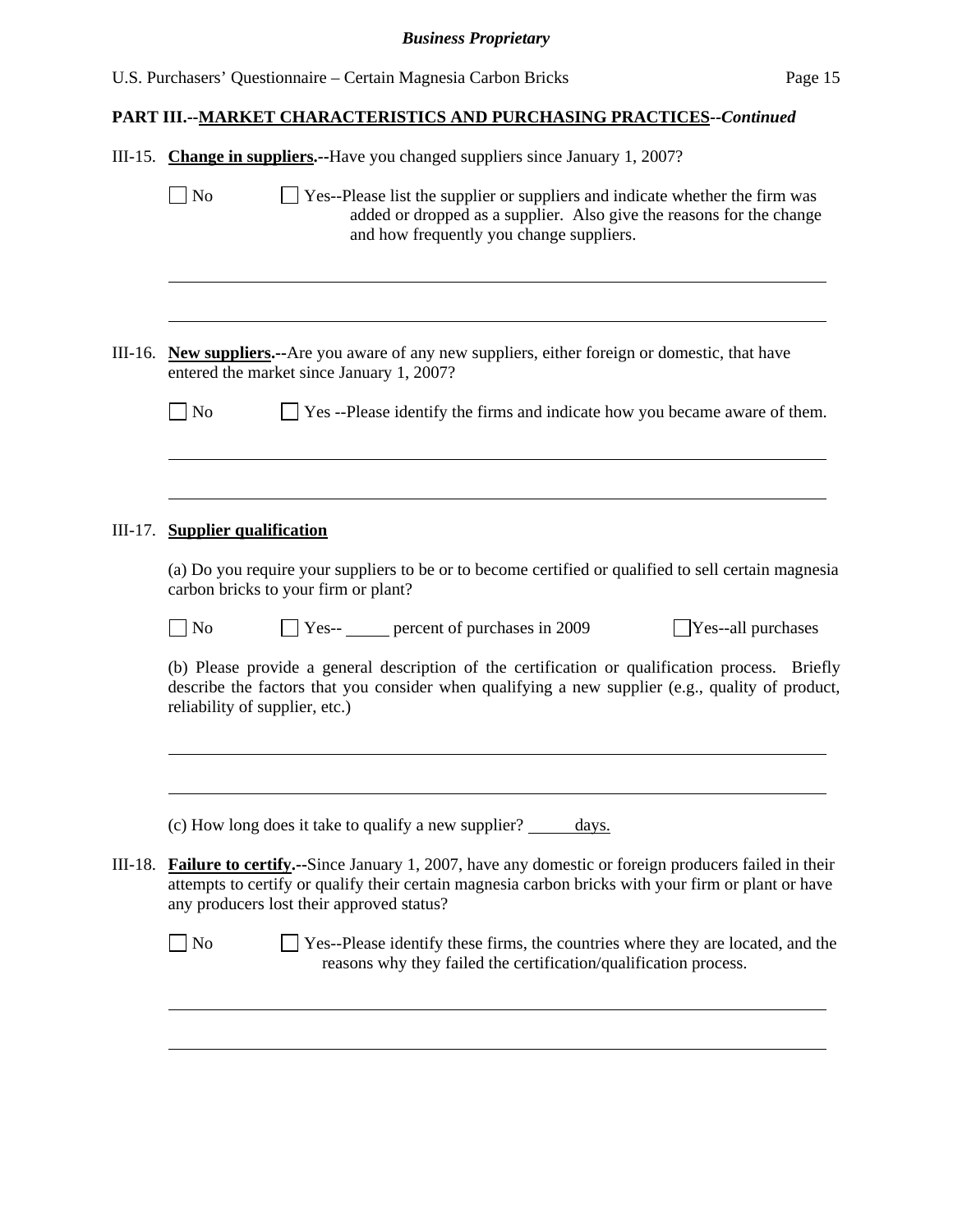III-19. **Purchasing factors.--**For the factors listed below, please rate each in terms of its importance in your purchase decision for certain magnesia carbon bricks.

|                                                                                                                 | <b>Very</b><br>important | <b>Somewhat</b><br>important | <b>Not</b><br>important |
|-----------------------------------------------------------------------------------------------------------------|--------------------------|------------------------------|-------------------------|
|                                                                                                                 |                          |                              |                         |
| Delivery terms                                                                                                  |                          |                              |                         |
|                                                                                                                 |                          |                              |                         |
| Discounts offered                                                                                               |                          |                              |                         |
| Extension of credit                                                                                             |                          |                              |                         |
| Minimum qty requirements                                                                                        |                          |                              |                         |
|                                                                                                                 |                          |                              |                         |
|                                                                                                                 |                          |                              |                         |
| Product consistency                                                                                             |                          |                              |                         |
|                                                                                                                 |                          |                              |                         |
| Quality meets industry standards                                                                                |                          |                              |                         |
| Quality exceeds industry standards                                                                              |                          |                              |                         |
| Reliability of supply                                                                                           |                          |                              |                         |
| Technical support/service                                                                                       |                          |                              |                         |
| U.S. transportation costs                                                                                       |                          |                              |                         |
| Other (specify):                                                                                                |                          |                              |                         |
| the contract of the contract of the contract of the contract of the contract of the contract of the contract of |                          |                              |                         |
|                                                                                                                 |                          |                              |                         |
| <u> 1989 - Johann Barbert, amerikansk politiker (</u> † 1919)                                                   |                          |                              |                         |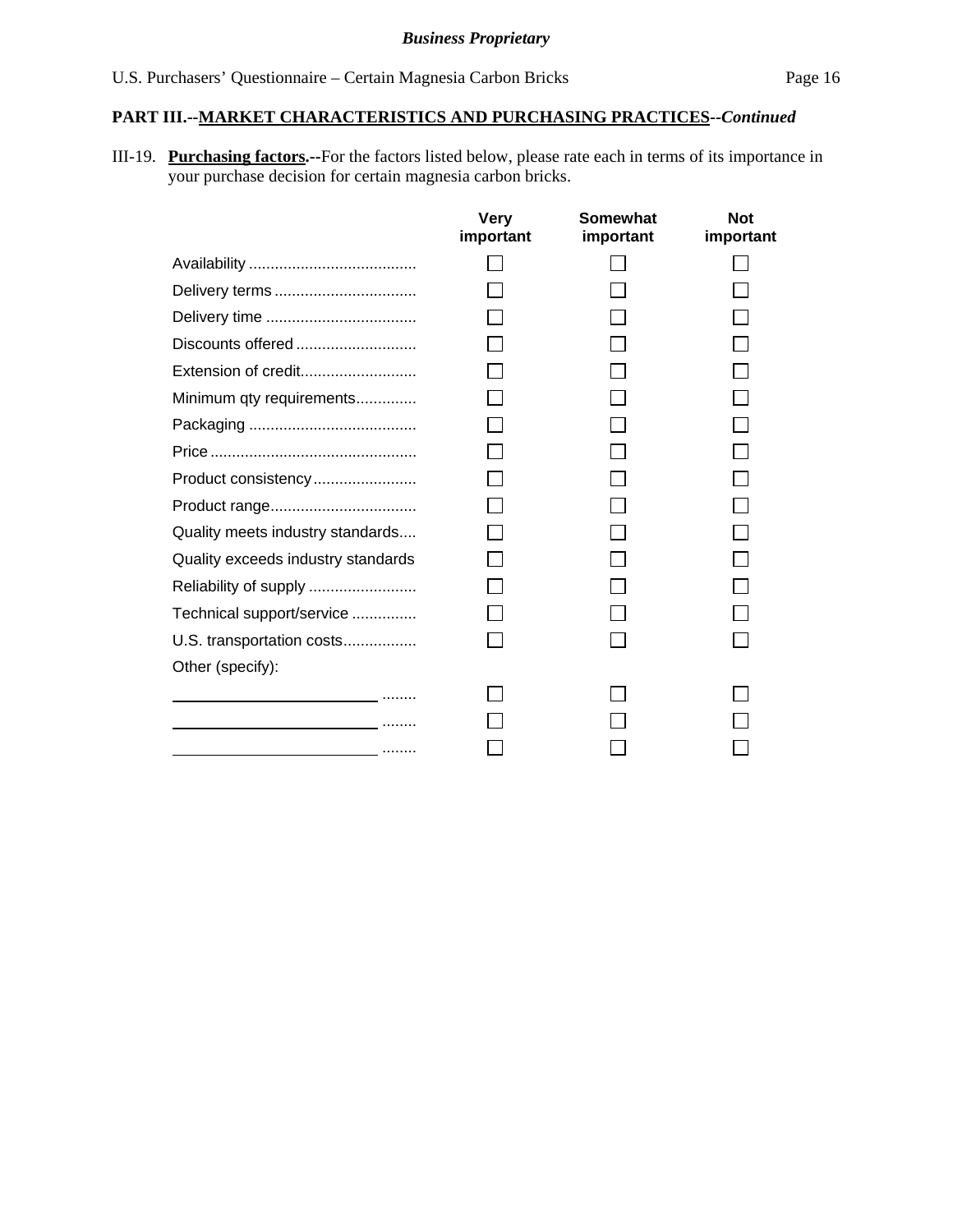|          | III-20. Major purchasing factors.--Please list, in order of their importance, the three major factors<br>generally considered by your firm or plant in deciding from whom to purchase PRODUCT for<br>any one order (examples include current availability, extension of credit, prearranged contracts,<br>price, quality exceeding specifications or industry standards, range of supplier's product line,<br>traditional supplier, etc.).                                                                                                                                                                                                                                                                                                                                                      |  |  |  |  |
|----------|-------------------------------------------------------------------------------------------------------------------------------------------------------------------------------------------------------------------------------------------------------------------------------------------------------------------------------------------------------------------------------------------------------------------------------------------------------------------------------------------------------------------------------------------------------------------------------------------------------------------------------------------------------------------------------------------------------------------------------------------------------------------------------------------------|--|--|--|--|
|          | $1.$ $\overline{\phantom{a}}$                                                                                                                                                                                                                                                                                                                                                                                                                                                                                                                                                                                                                                                                                                                                                                   |  |  |  |  |
|          |                                                                                                                                                                                                                                                                                                                                                                                                                                                                                                                                                                                                                                                                                                                                                                                                 |  |  |  |  |
|          |                                                                                                                                                                                                                                                                                                                                                                                                                                                                                                                                                                                                                                                                                                                                                                                                 |  |  |  |  |
|          |                                                                                                                                                                                                                                                                                                                                                                                                                                                                                                                                                                                                                                                                                                                                                                                                 |  |  |  |  |
|          | III-21. <b>Quality characteristics.</b> --What characteristics does your firm or plant consider when<br>determining the quality of certain magnesia carbon bricks?                                                                                                                                                                                                                                                                                                                                                                                                                                                                                                                                                                                                                              |  |  |  |  |
| $III-22$ | <b>Importance of price and performance.</b> --How important is the price/performance ratio of the<br>certain magnesia carbon bricks you purchase in terms of cost per ton of steel produced or cost per<br>heat, compared to price alone?                                                                                                                                                                                                                                                                                                                                                                                                                                                                                                                                                       |  |  |  |  |
|          | Somewhat important<br>$\Box$ Very important<br>$\Box$ Not at all important<br>Please explain: Note also a series and the series of the series of the series of the series of the series of the series of the series of the series of the series of the series of the series of the series of the series of t                                                                                                                                                                                                                                                                                                                                                                                                                                                                                    |  |  |  |  |
|          | III-23. Frequency of decisions based on price.--How often does your firm or plant purchase the certain<br>magnesia carbon bricks that is offered at the lowest price?                                                                                                                                                                                                                                                                                                                                                                                                                                                                                                                                                                                                                           |  |  |  |  |
|          | Always Usually Sometimes Rarely<br>$\Box$ Never                                                                                                                                                                                                                                                                                                                                                                                                                                                                                                                                                                                                                                                                                                                                                 |  |  |  |  |
|          | III-24. Price leaders.--Please list the names of any firms you considered price leaders in the certain<br>magnesia carbon bricks market since January 1, 2007. A price leader is defined as (1) one or<br>more firms that initiate a price change, either upward or downward, that is followed by other<br>firms, or (2) one or more firms that have a significant impact on prices. A price leader does not<br>necessarily have to be the lowest priced supplier. For those firms identified as a price leader,<br>please specify the time period in which a price change was communicated, whether the price<br>change was upward or downward, and whether it covered a specific geographic region or a<br>specific product type. Please describe how the firm(s) exhibited price leadership. |  |  |  |  |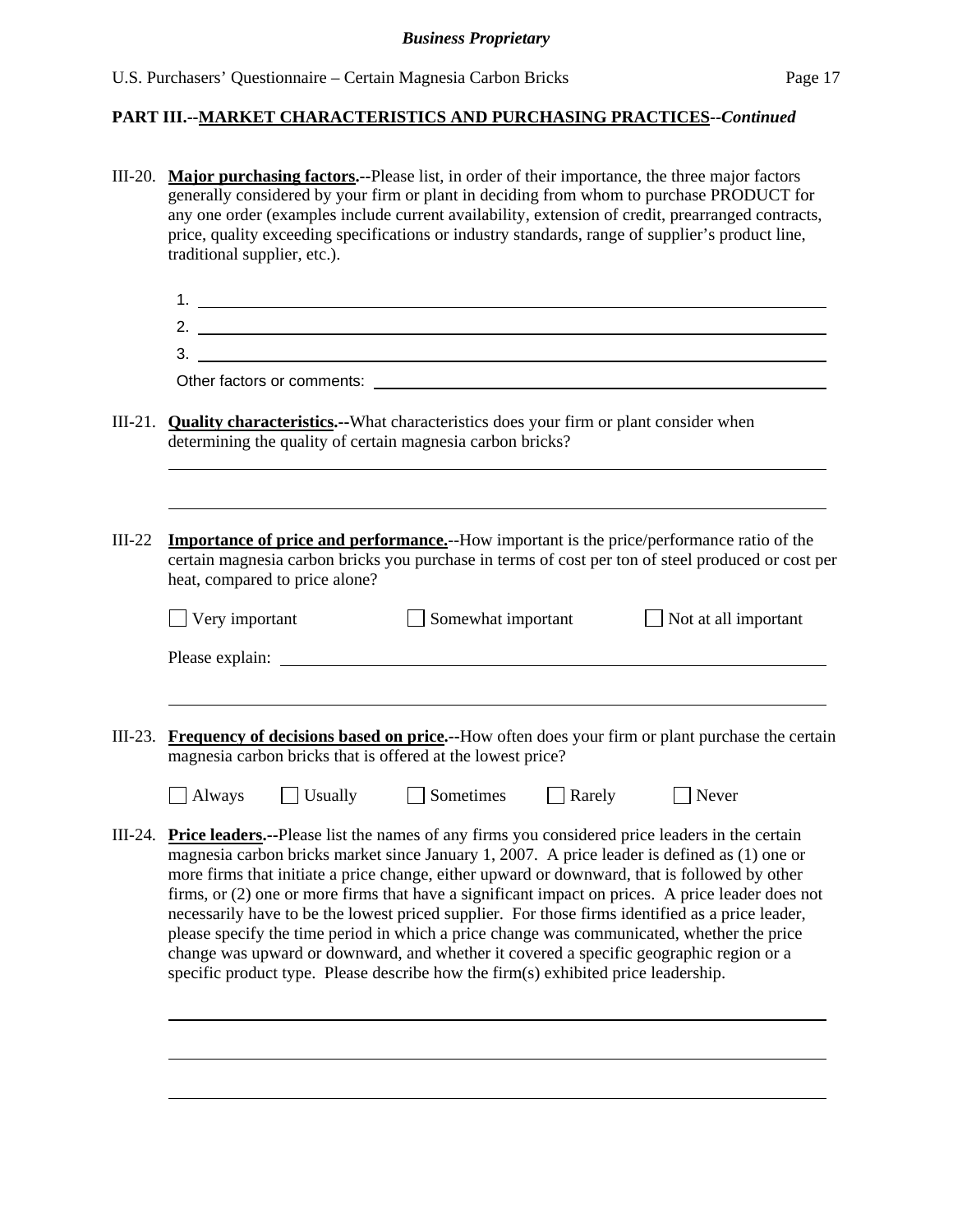### **PART IV.—PRODUCT COMPARISONS**

IV-1. **Country knowledge.--**Please indicate the countries of origin for certain magnesia carbon bricks for which your firm or plant has actual marketing/pricing knowledge.

**United States** 

China

**Mexico** 

Other countries (Please specify )

IV-2. **Interchangeability by country-pair.--**Are certain magnesia carbon bricks produced in the United States and in other countries interchangeable (*i.e.*, can they physically be used in the same applications)? Please indicate below, using "A" to indicate that the products from a specified country-pair are *always* interchangeable, "F" to indicate that the products are *frequently* interchangeable, "S" to indicate that the products are *sometimes* interchangeable, "N" to indicate that the products are *never* interchangeable, and "0" to indicate *no familiarity* with products from a specified country-pair. $\frac{1}{1}$ 

| Country-pair                                                                                                                                                                             | China | Mexico | <b>Brazil</b> | Other countries |  |  |  |  |  |
|------------------------------------------------------------------------------------------------------------------------------------------------------------------------------------------|-------|--------|---------------|-----------------|--|--|--|--|--|
| <b>United States</b>                                                                                                                                                                     |       |        |               |                 |  |  |  |  |  |
| China                                                                                                                                                                                    |       |        |               |                 |  |  |  |  |  |
| Mexico                                                                                                                                                                                   |       |        |               |                 |  |  |  |  |  |
| <b>Brazil</b>                                                                                                                                                                            |       |        |               |                 |  |  |  |  |  |
| $1$ For any country-pair producing certain magnesia carbon bricks which is sometimes or never<br>interchangeable, please explain the factors that limit or preclude interchangeable use: |       |        |               |                 |  |  |  |  |  |
|                                                                                                                                                                                          |       |        |               |                 |  |  |  |  |  |
|                                                                                                                                                                                          |       |        |               |                 |  |  |  |  |  |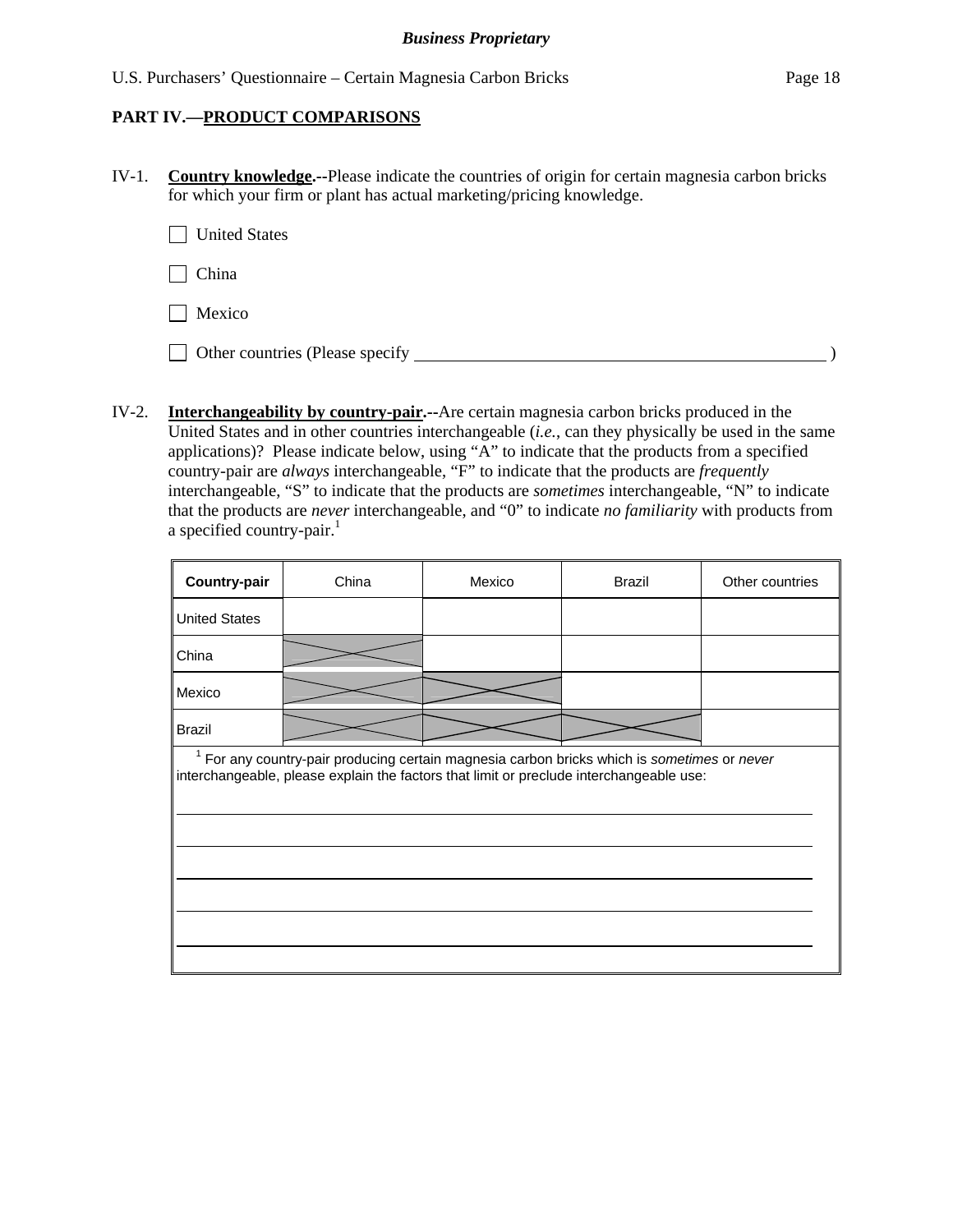IV-3. **Factors other than price.--**Are differences other than price (*i.e.*, quality, availability, transportation network, product range, technical support, *etc.*) between certain magnesia carbon bricks produced in the United States and in other countries a significant factor in your firm's purchases of the products? Please indicate below, using "A" to indicate that such differences are *always* significant, "F" to indicate that such differences are *frequently* significant, "S" to indicate that such differences are *sometimes* significant, "N" to indicate that such differences are *never* significant, and "0" to indicate *no familiarity* with products from a specified country-pair.<sup>1</sup>

| <b>Country-pair</b>                                                                                                                                                                                                                                            | China | Mexico | <b>Brazil</b> | Other countries |  |  |  |  |
|----------------------------------------------------------------------------------------------------------------------------------------------------------------------------------------------------------------------------------------------------------------|-------|--------|---------------|-----------------|--|--|--|--|
| <b>United States</b>                                                                                                                                                                                                                                           |       |        |               |                 |  |  |  |  |
| China                                                                                                                                                                                                                                                          |       |        |               |                 |  |  |  |  |
| Mexico                                                                                                                                                                                                                                                         |       |        |               |                 |  |  |  |  |
| <b>Brazil</b>                                                                                                                                                                                                                                                  |       |        |               |                 |  |  |  |  |
| For any country-pair for which factors other than price always or frequently are a significant factor in<br>your firm's purchases of magnesia carbon bricks, identify the country-pair and report the advantages or<br>disadvantages imparted by such factors: |       |        |               |                 |  |  |  |  |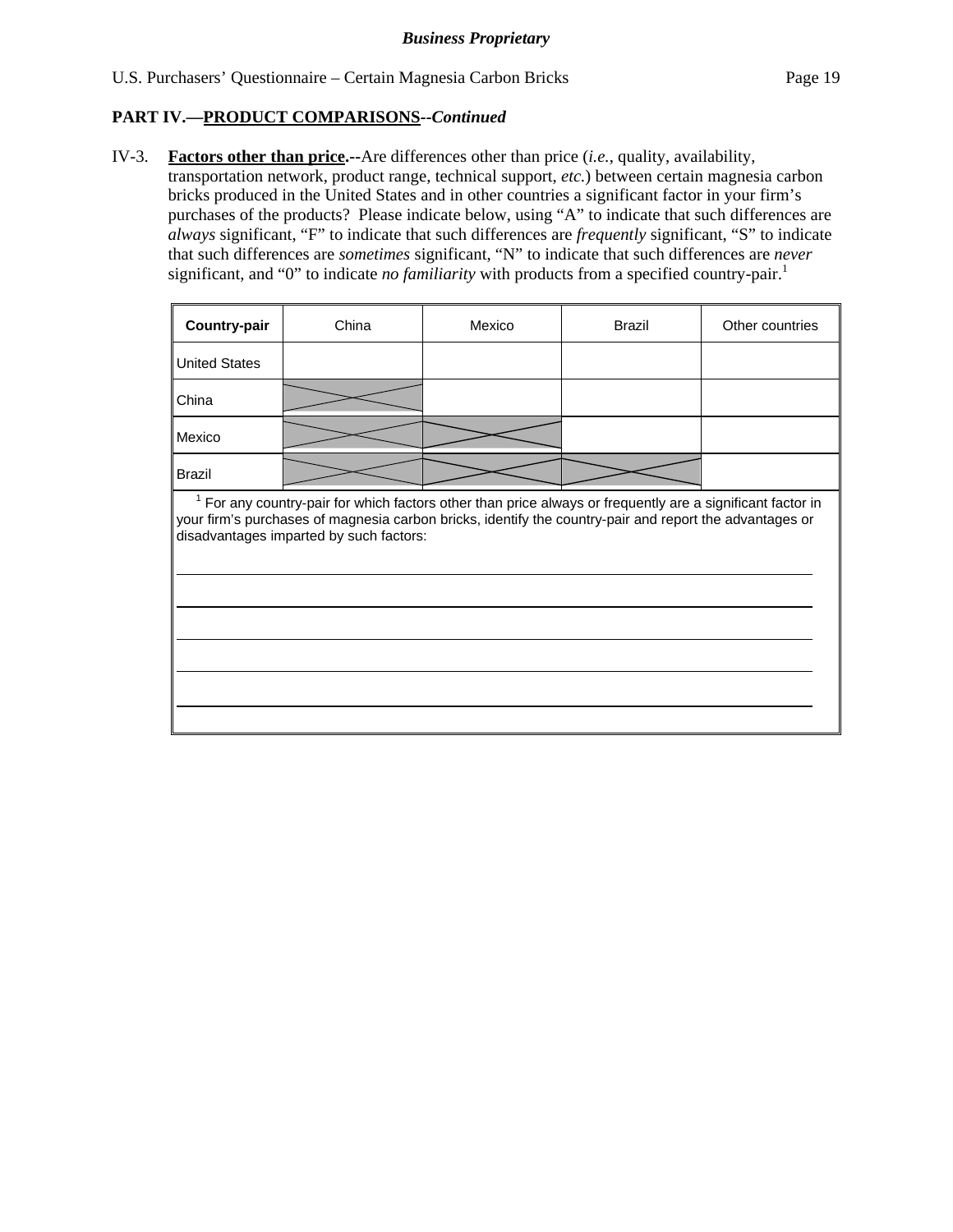| U.S. Purchasers' Questionnaire – Certain Magnesia Carbon Bricks | Page 20 |
|-----------------------------------------------------------------|---------|
|-----------------------------------------------------------------|---------|

|                             | <b>Country preferences.</b> --Do you or your customers ever specifically order certain magnesia<br>carbon bricks from one country in particular over other possible sources of supply?                                                                                                                                                                                                                                                                                                                   |
|-----------------------------|----------------------------------------------------------------------------------------------------------------------------------------------------------------------------------------------------------------------------------------------------------------------------------------------------------------------------------------------------------------------------------------------------------------------------------------------------------------------------------------------------------|
| $\Box$ No                   | □ Yes--Please identify all relevant countries (including the United States and<br>both subject and nonsubject foreign countries) from which you or your<br>customers prefer to order, and indicate why certain magnesia carbon<br>bricks from these countries is preferred over product from other<br>countries (please note the specific product in your response).                                                                                                                                     |
|                             |                                                                                                                                                                                                                                                                                                                                                                                                                                                                                                          |
| countries)?                 | <b>Availability of merchandise.</b> --Are certain grades/types/sizes of certain magnesia carbon bricks<br>available from only a single source (domestic or foreign, including both subject and nonsubject                                                                                                                                                                                                                                                                                                |
| $\overline{\phantom{a}}$ No | Yes--Please identify the source and the grade/type/size.                                                                                                                                                                                                                                                                                                                                                                                                                                                 |
|                             |                                                                                                                                                                                                                                                                                                                                                                                                                                                                                                          |
|                             | Choice of product not based on price.--If you purchased certain magnesia carbon bricks from<br>one source although a comparable product was available from another source at a lower price,<br>please explain your reasons for doing so (please specify by country, including the United States<br>and both subject and nonsubject foreign countries). Possibilities might include transaction<br>characteristics such as length of time to fill orders, minimum order size, reliability of supply, etc. |
|                             |                                                                                                                                                                                                                                                                                                                                                                                                                                                                                                          |
|                             | <b>Commingling.</b> -Since January 1, 2007, has your firm or plant commingled certain magnesia<br>carbon bricks from different suppliers and/or countries?                                                                                                                                                                                                                                                                                                                                               |
| No                          | Yes--Please describe the sources of the commingled product, how often they<br>are commingled, and the grade/type/size.                                                                                                                                                                                                                                                                                                                                                                                   |
|                             |                                                                                                                                                                                                                                                                                                                                                                                                                                                                                                          |
|                             |                                                                                                                                                                                                                                                                                                                                                                                                                                                                                                          |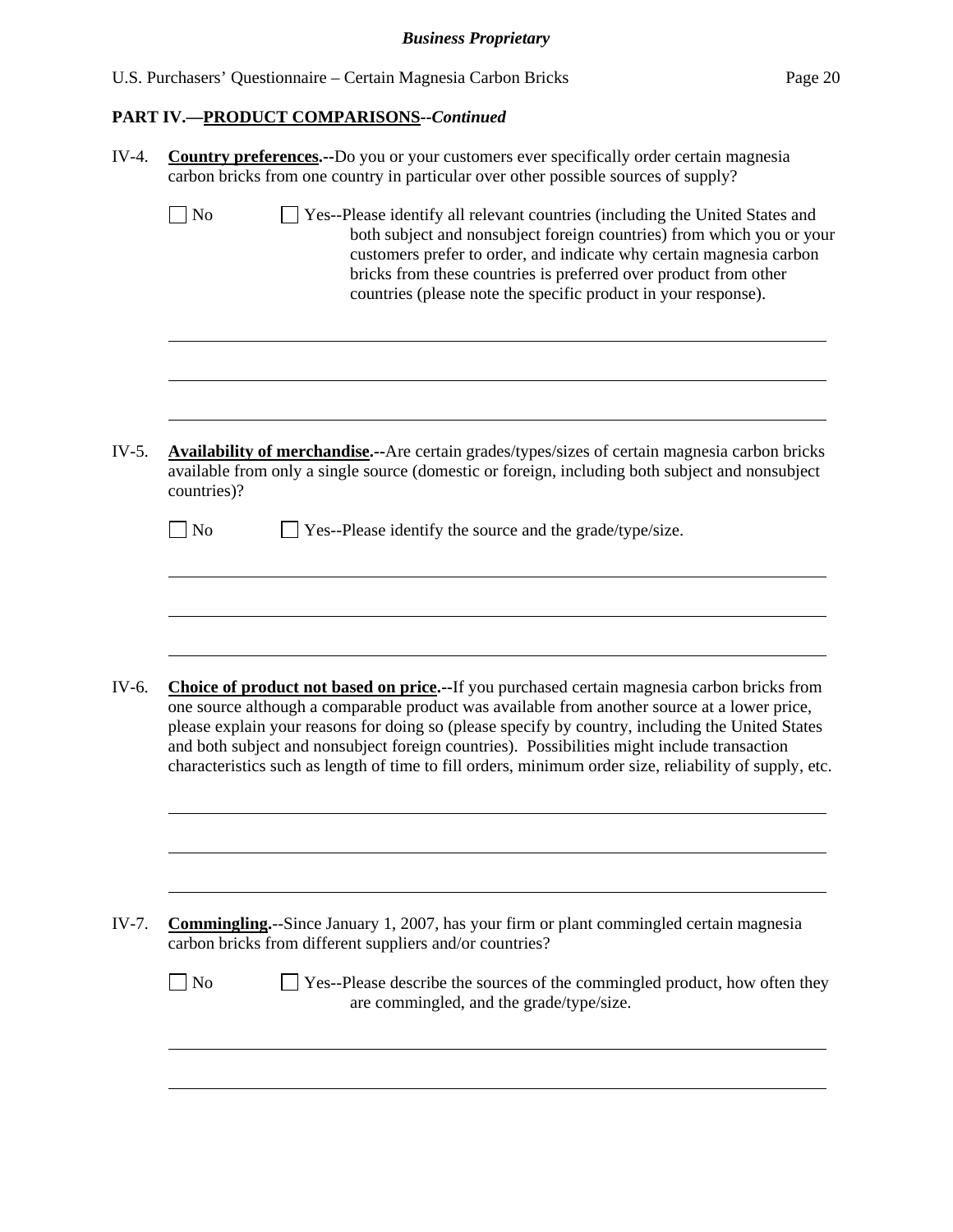IV-8. **Factor country comparisons.--**For the factors listed below, please rate how certain magnesia carbon bricks produced in each country you identified in your response to the first question in Part IV compares with certain magnesia carbon bricks produced in each of the other countries you identified (including the United States and both subject and nonsubject foreign countries).

|                                        | product from<br><b>United States</b><br>compared to<br>product from<br>China |              | product from<br><b>United States</b><br>compared to<br>product from<br><b>Mexico</b> |          |                             | product from<br>China<br>compared to<br>product from<br><b>Mexico</b> |                             |                   |          |
|----------------------------------------|------------------------------------------------------------------------------|--------------|--------------------------------------------------------------------------------------|----------|-----------------------------|-----------------------------------------------------------------------|-----------------------------|-------------------|----------|
| Quality                                | Superior                                                                     | Comparable   | Inferior                                                                             | Superior | Comparable                  | Inferior                                                              | Superior                    | Comparable        | Inferior |
|                                        |                                                                              |              |                                                                                      |          |                             |                                                                       |                             |                   |          |
|                                        |                                                                              |              |                                                                                      |          |                             | $\mathbf{L}$                                                          |                             |                   |          |
|                                        |                                                                              |              |                                                                                      |          |                             |                                                                       |                             |                   |          |
|                                        |                                                                              |              |                                                                                      | $\Box$   |                             | $\Box$                                                                |                             |                   |          |
|                                        |                                                                              |              |                                                                                      | $\Box$   |                             | $\Box$                                                                |                             |                   |          |
| Minimum quantity requirements          |                                                                              |              |                                                                                      | $\Box$   |                             |                                                                       |                             |                   |          |
|                                        |                                                                              | $\Box$       | M                                                                                    | $\Box$   |                             | $\Box$                                                                | $\mathcal{L}_{\mathcal{A}}$ | $\Box$            |          |
|                                        |                                                                              |              |                                                                                      | $\Box$   |                             | $\Box$                                                                |                             | $\Box$            |          |
| Product consistency                    |                                                                              |              |                                                                                      | $\Box$   |                             | $\Box$                                                                |                             | П                 |          |
|                                        |                                                                              |              |                                                                                      | $\Box$   |                             |                                                                       |                             |                   |          |
| Quality meets industry standards       |                                                                              | $\mathsf{L}$ |                                                                                      | П        |                             | $\Box$                                                                |                             | $\vert \ \ \vert$ |          |
| Quality exceeds industry standards     |                                                                              |              |                                                                                      | $\Box$   |                             | П                                                                     |                             |                   |          |
|                                        |                                                                              |              |                                                                                      | $\Box$   |                             |                                                                       |                             |                   |          |
| Technical support/service              |                                                                              | П            | $\Box$                                                                               | $\Box$   |                             | $\Box$                                                                |                             | П                 |          |
| U.S. transportation costs <sup>1</sup> | $\Box$                                                                       | $\Box$       | $\Box$                                                                               | $\Box$   | $\mathcal{L}_{\mathcal{A}}$ | $\Box$                                                                | ┐                           | $\Box$            |          |
| Other (specify):                       |                                                                              |              |                                                                                      |          |                             |                                                                       |                             |                   |          |
|                                        |                                                                              |              |                                                                                      |          |                             |                                                                       |                             |                   |          |
|                                        |                                                                              |              |                                                                                      |          |                             |                                                                       |                             |                   |          |
|                                        |                                                                              |              |                                                                                      |          |                             |                                                                       |                             |                   |          |

 $1$  A rating of superior on price and U.S. transportation costs indicatees that the first country generally has lower prices/U.S. transportation costs than the second country.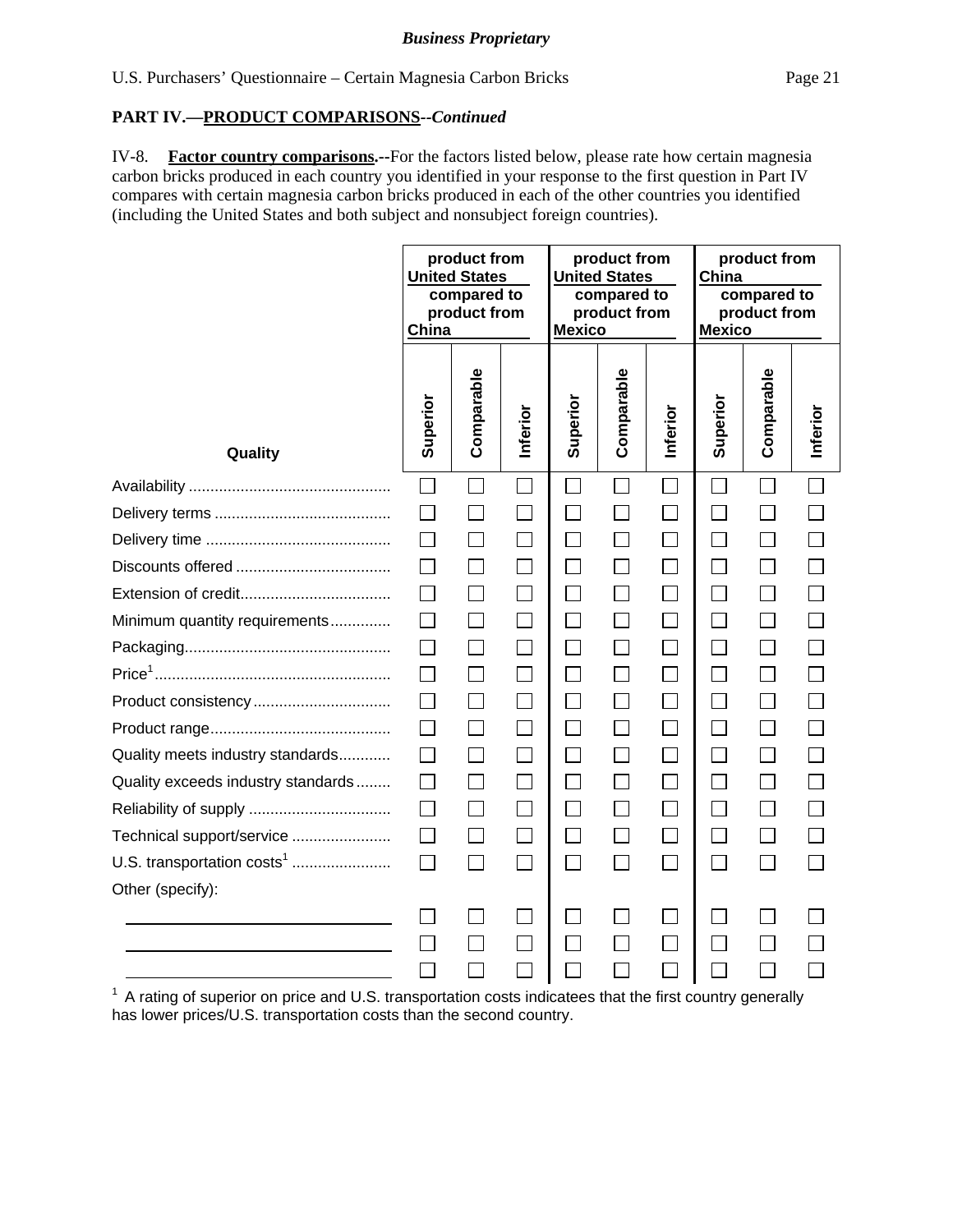# *Business Proprietary*

# **PART IV.—PRODUCT COMPARISONS***--Continued*

# IV-8. *Continued.*

|                                    | product from<br>compared to<br>product from |                   | product from<br>compared to<br>product from |                   |            | product from<br>compared to<br>product from |                             |            |          |
|------------------------------------|---------------------------------------------|-------------------|---------------------------------------------|-------------------|------------|---------------------------------------------|-----------------------------|------------|----------|
| Quality                            | Superior                                    | Comparable        | Inferior                                    | Superior          | Comparable | Inferior                                    | Superior                    | Comparable | Inferior |
|                                    | $\Box$                                      |                   | $\Box$                                      |                   | $\sim$     | $\mathcal{L}_{\mathcal{A}}$                 | $\mathcal{L}_{\mathcal{A}}$ |            | ×        |
|                                    | $\perp$                                     | $\blacksquare$    | $\Box$                                      | $\mathbf{I}$      |            | $\Box$                                      |                             |            |          |
|                                    |                                             |                   |                                             |                   |            |                                             |                             |            |          |
|                                    |                                             | $\mathsf{L}$      | П                                           | $\Box$            |            | $\Box$                                      | П                           | $\Box$     |          |
|                                    |                                             |                   |                                             |                   |            |                                             |                             |            |          |
| Minimum quantity requirements      |                                             |                   |                                             | $\Box$            |            | $\Box$                                      |                             |            |          |
|                                    |                                             |                   | П                                           | П                 |            | П                                           | П                           |            |          |
|                                    |                                             | $\Box$            | $\Box$                                      | $\Box$            |            | $\Box$                                      | $\Box$                      | $\Box$     |          |
| Product consistency                |                                             |                   |                                             | $\Box$            |            | $\Box$                                      | $\overline{\phantom{a}}$    | П          |          |
|                                    |                                             | $\Box$            | П                                           | $\Box$            |            | $\Box$                                      | $\Box$                      | П          |          |
| Quality meets industry standards   | $\mathbf{I}$                                | $\Box$            | $\perp$                                     | $\Box$            |            | $\Box$                                      | $\mathsf{L}$                | $\Box$     |          |
| Quality exceeds industry standards |                                             |                   |                                             | $\Box$            |            | П                                           | $\Box$                      | П          |          |
|                                    |                                             | $\Box$            |                                             | $\vert \ \ \vert$ |            | $\Box$                                      | $\Box$                      |            |          |
| Technical support/service          |                                             |                   |                                             |                   |            |                                             |                             |            |          |
| U.S. transportation $costs1$       | $\Box$                                      | $\vert \ \ \vert$ | П                                           | П                 |            | П                                           | П                           | $\Box$     |          |
| Other (specify):                   |                                             |                   |                                             |                   |            |                                             |                             |            |          |
|                                    |                                             |                   |                                             |                   |            |                                             |                             |            |          |
|                                    |                                             |                   |                                             |                   |            |                                             |                             |            |          |
|                                    |                                             |                   |                                             |                   |            |                                             |                             |            |          |